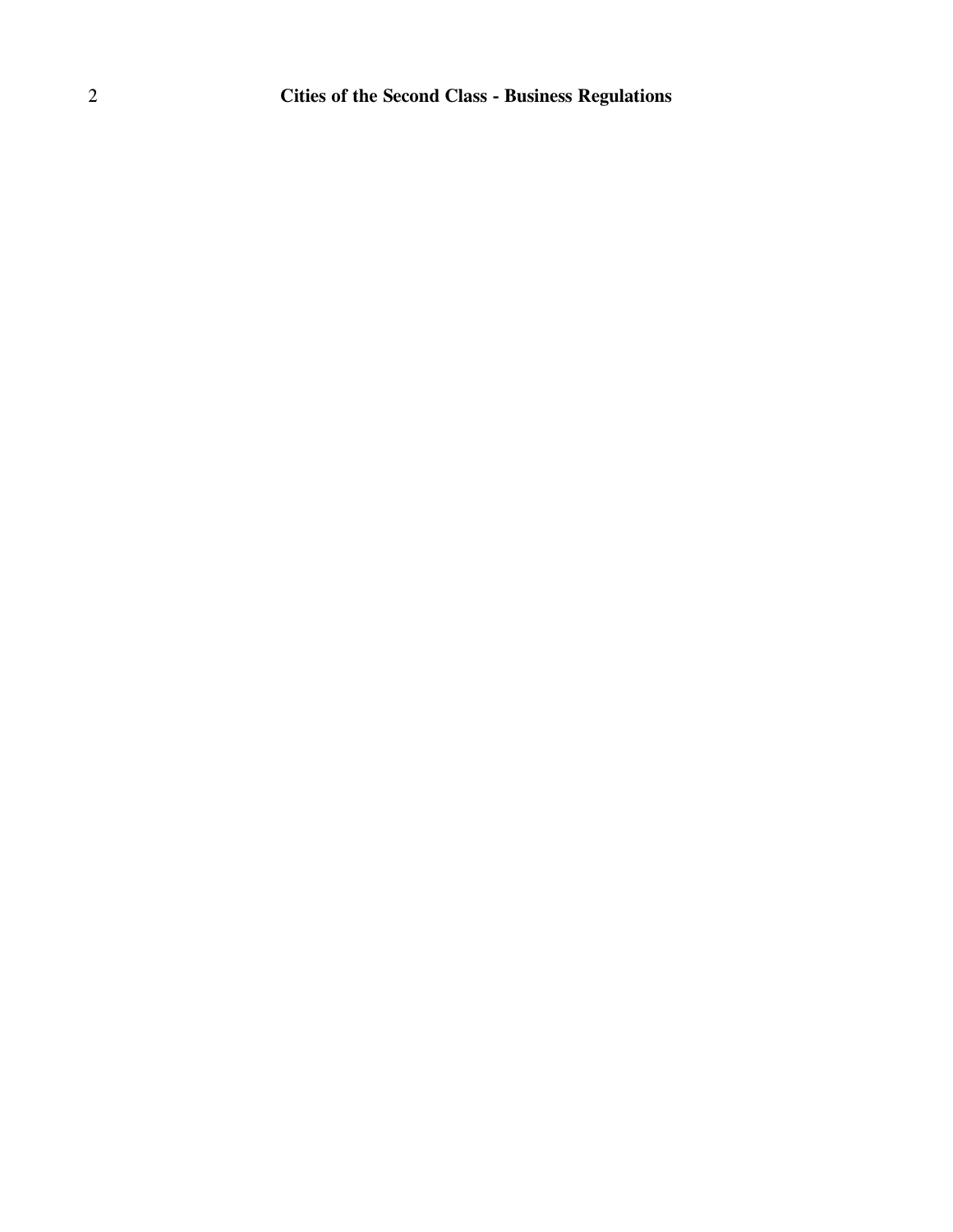## **CHAPTER 110: BUSINESS LICENSING**

Section

## *Occupation Taxes*

110.01 Levies authorized 110.02 Collection dates 110.03 Certificates 110.04 Failure to pay

#### *OCCUPATION TAXES*

#### **§ 110.01 LEVIES AUTHORIZED.**

(A) The city shall have power to raise revenue by levying and collecting a license tax on any occupation or business within the limits of the city and regulate such occupation or business by ordinance. Any occupation tax imposed pursuant to this section shall make a reasonable classification of businesses, users of space, or kinds of transactions for purposes of imposing such tax, except that no occupation tax shall be imposed on any transaction which is subject to tax under Neb. RS 53-160, 66-489, 66-489.02, 66-4,140, 66-4,145, 66-4,146, 77-2602, or 77-4008 or which is exempt from tax under Neb. RS 77-2704.24. The occupation tax shall be imposed in the manner provided in Neb. RS 18-1208, except that Neb. RS 18-1208 does not apply to an occupation tax subject to Neb. RS 86-704. All such taxes shall be uniform in respect to the classes upon which they are imposed. All scientific and literary lectures and entertainments shall be exempt from such taxation, as well as concerts and other musical entertainments given exclusively by the citizens of the city. (Neb. RS 17-525)

(B) The City Council shall have authority, by ordinance, to impose an occupation tax of not more than \$5 per annum on each fire insurance corporation, company, or association, doing business in the city, for the use, support, and benefit of volunteer fire departments, regularly organized under the laws of the state regulating the same. The City Clerk shall collect with diligence the occupation tax so imposed. Upon the receipt of the tax the Clerk shall pay over the proceeds thereof to the City Treasurer who shall credit the same to a fund to be known as special occupation tax fund for benefit of the volunteer fire department. Upon proper claim filed by the Chief of the Fire Department and allowed by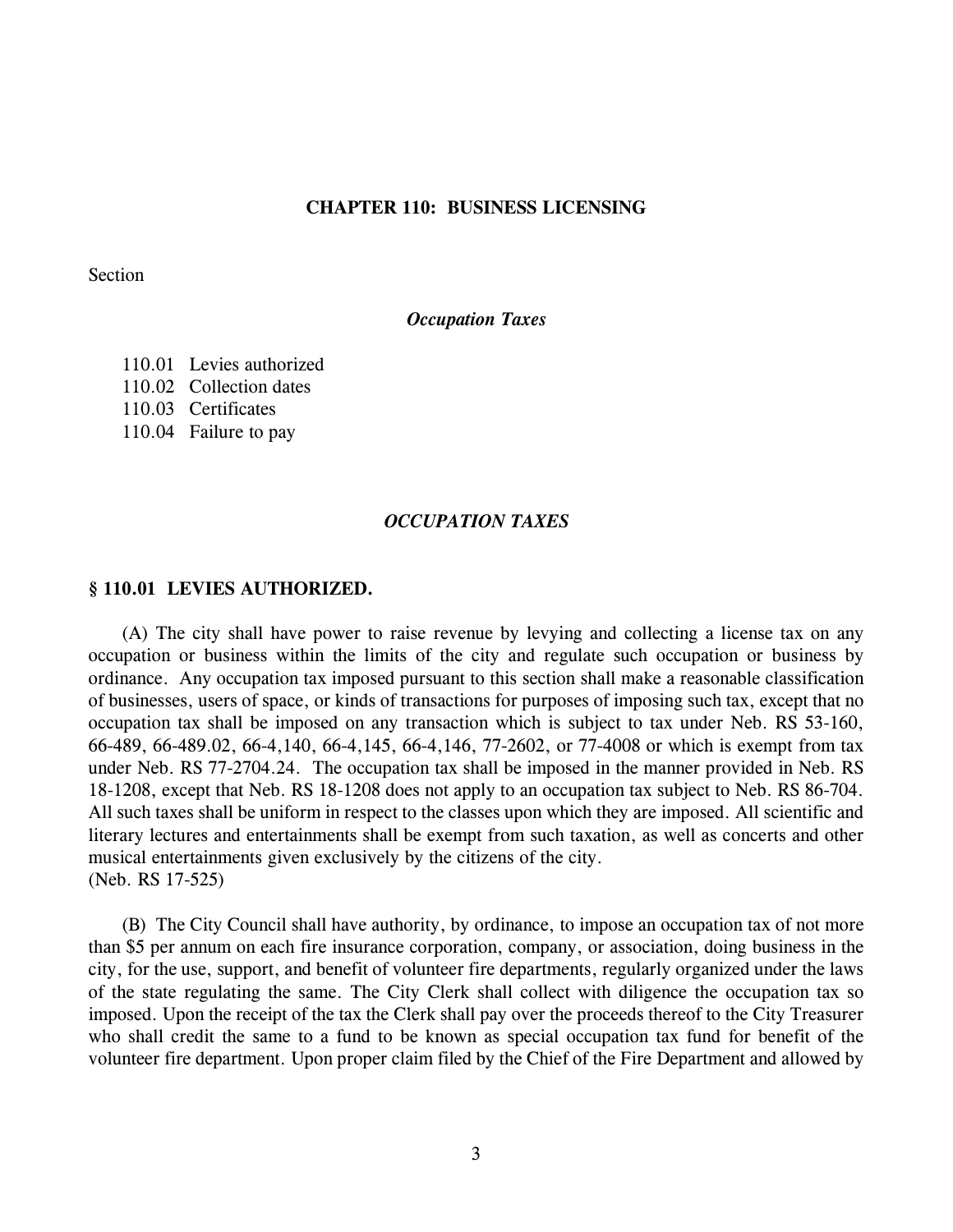the City Council, the Treasurer shall pay over the proceeds of the tax in the fund from time to time for the use of the Fire Department, as hereinbefore provided. (Neb. RS 35-106)

(C) Notwithstanding any ordinance or charter power to the contrary, the city shall not impose an occupation tax on the business of any person, firm, or corporation licensed under the Nebraska Liquor Control Act and doing business within the corporate limits of the city in any sum which exceeds 2 times the amount of the license fee required to be paid under the Act to obtain such license. (Neb. RS 53-132)

## *Statutory reference:*

*Occupation taxes generating more than \$300,000; imposition or increase; election required, see Neb. RS 18-1208*

*Cross reference:*

*Levy amounts, see Title XVII*

## **§ 110.02 COLLECTION DATES.**

Unless provided otherwise or levied daily, any occupation taxes imposed by the City Council shall be due and payable on May 1 of each year, except that any occupation taxes collected from Class C liquor licensees shall be due and payable on November 1 of each year. Upon payment of an occupation tax by any person to the City Clerk, the Clerk shall give a receipt, properly dated, specifying the person paying the tax and the amount paid. Any revenue collected shall be deposited into the general fund by the City Treasurer except as otherwise specifically provided. The Treasurer shall keep an accurate account of all revenue turned over to him or her. All forms and receipts herein mentioned shall be issued in duplicate. One copy shall then be kept by each party in the transaction.

## **§ 110.03 CERTIFICATES.**

The receipt issued after the payment of any occupation tax shall be the occupation tax certificate. The certificate shall specify the amount of the tax and the name of the person and business that paid the tax. The occupation tax certificate shall then be displayed in a prominent place or carried in such a way as to be easily accessible while business is being conducted.

# **§ 110.04 FAILURE TO PAY.**

If any person, company, or corporation fails or neglects to pay the occupation taxes as provided in this chapter on the day they become due and payable, the city shall then proceed by civil suit to collect the amount due. All delinquent taxes shall bear interest at the rate of 1% per month until paid.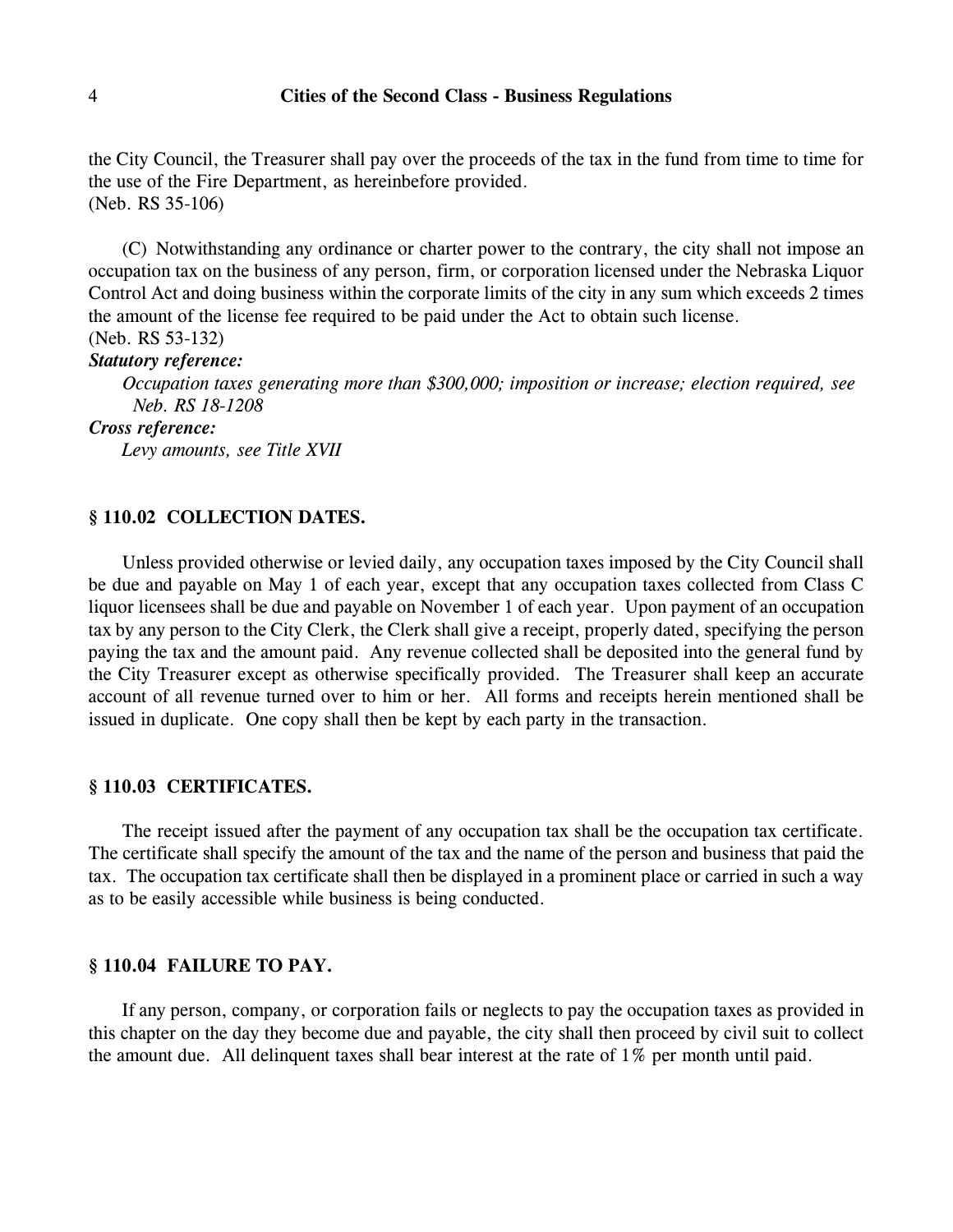# **CHAPTER 111: ALCOHOLIC BEVERAGES**

# **Section**

## *General Provisions*

- 111.01 Definitions
- 111.02 Sale or gift to minor or mentally incompetent person prohibited
- 111.03 Consumption in public places or places open to the public; restrictions
- 111.04 Removal of intoxicated persons from public or quasi-public property

## *Licenses Required*

- 111.20 Manufacture, sale, delivery, and possession; general prohibitions; exceptions
- 111.21 Acquisition and possession; restrictions
- 111.22 Licensee requirements
- 111.23 Licenses; city powers and duties
- 111.24 Licensed premises; inspections
- 111.25 License renewal; city powers and duties
- 111.26 Catering licenses
- 111.27 Display of license
- 111.28 Owner of premises or agent; liability
- 111.29 Licensee; liability for acts of officer, agent, or employee
- 111.30 Citizen complaints

#### *Retail Establishments*

- 111.45 Location
- 111.46 Access to dwellings
- 111.47 Sanitary conditions
- 111.48 Hours of sale
- 111.49 Credit sales prohibited
- 111.50 Original package required
- 111.51 Minor's presence restricted
- 111.52 Keg sales; requirements; prohibited acts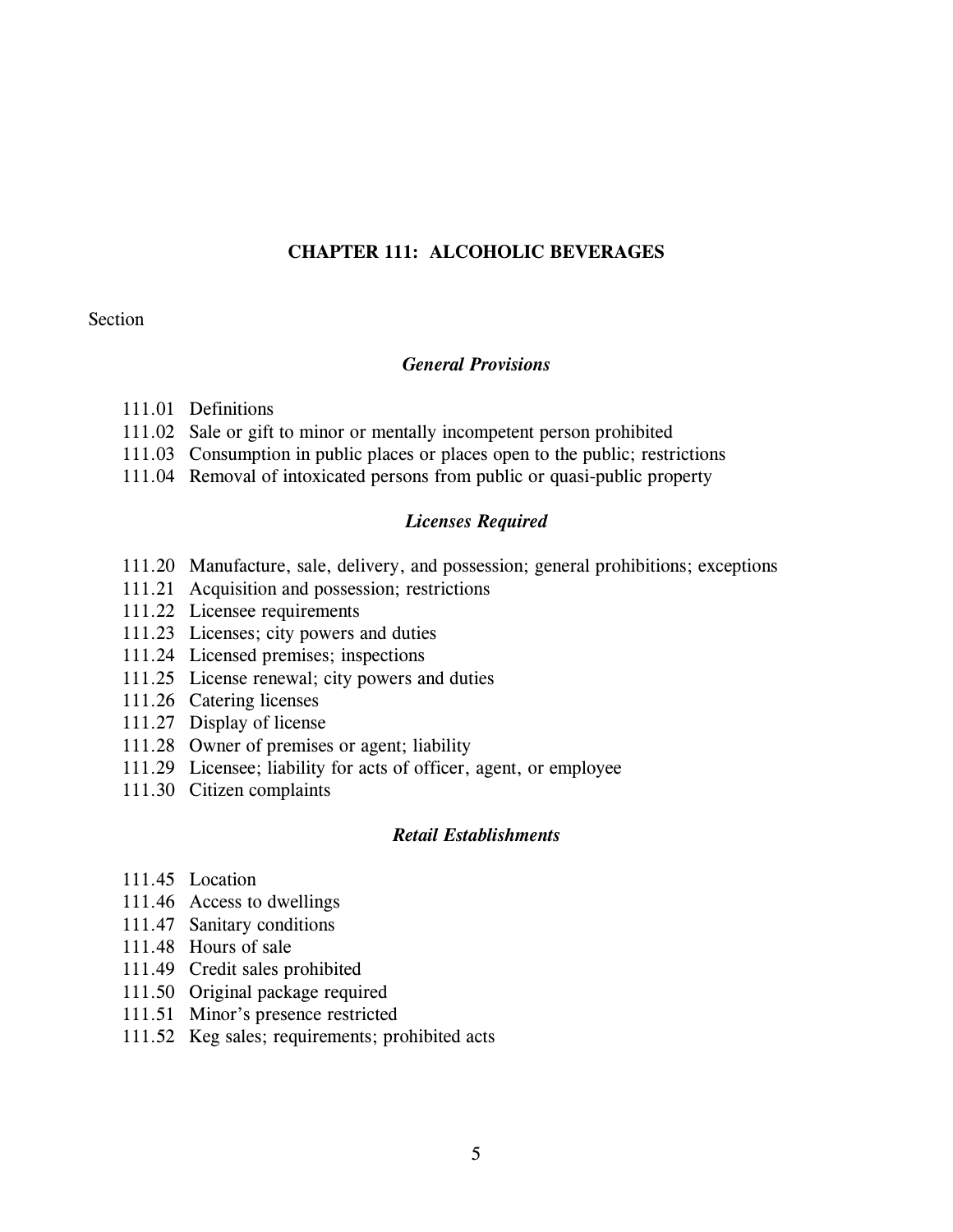#### *GENERAL PROVISIONS*

## **§ 111.01 DEFINITIONS.**

For purposes of this chapter, the definitions found in Neb. RS 53-103.01 through 53-103.42 shall be used.

# **§ 111.02 SALE OR GIFT TO MINOR OR MENTALLY INCOMPETENT PERSON PROHIBITED.**

No person shall sell, furnish, give away, dispose of, exchange, or deliver, or permit the sale, gift, or procuring of any alcoholic liquors, to or for any minor or to any person who is mentally incompetent. (Neb. RS 53-180) Penalty, see § 10.99

# **§ 111.03 CONSUMPTION IN PUBLIC PLACES OR PLACES OPEN TO THE PUBLIC; RESTRICTIONS.**

(A) Except when the Nebraska Liquor Control Commission has issued a license as provided in Neb. RS 53-186(2) or as provided in Neb. RS 60-6,211.08, it is unlawful for any person to consume alcoholic liquor upon property owned or controlled by the state or any governmental subdivision thereof unless authorized by the governing bodies having jurisdiction over such property. (Neb. RS 53-186)

(B) It is unlawful for any person owning, operating, managing, or conducting any bottle club, dance hall, restaurant, café, or club or any place open to the general public to permit or allow any person to consume alcoholic liquor upon the premises except as permitted by a license issued for such premises pursuant to the Nebraska Liquor Control Act. It is unlawful for any person to consume alcoholic liquor in any dance hall, restaurant, café, or club or any place open to the general public except as permitted by a license issued for such premises pursuant to the Act. This division does not apply to a retail licensee while lawfully engaged in the catering of alcoholic beverages or to limousines or buses operated under Neb. RS 60-6,211.08. (Neb. RS 53-186.01)

# **§ 111.04 REMOVAL OF INTOXICATED PERSONS FROM PUBLIC OR QUASI-PUBLIC PROPERTY.**

(A) Any law enforcement officer with the power to arrest for traffic violations may take a person who is intoxicated and in the judgment of the officer dangerous to himself, herself, or others, or who is otherwise incapacitated, from any public or quasi-public property. An officer removing an intoxicated person from public or quasi-public property shall make a reasonable effort to take the intoxicated person to his or her home or to place the person in any hospital, clinic, alcoholism center, or with a medical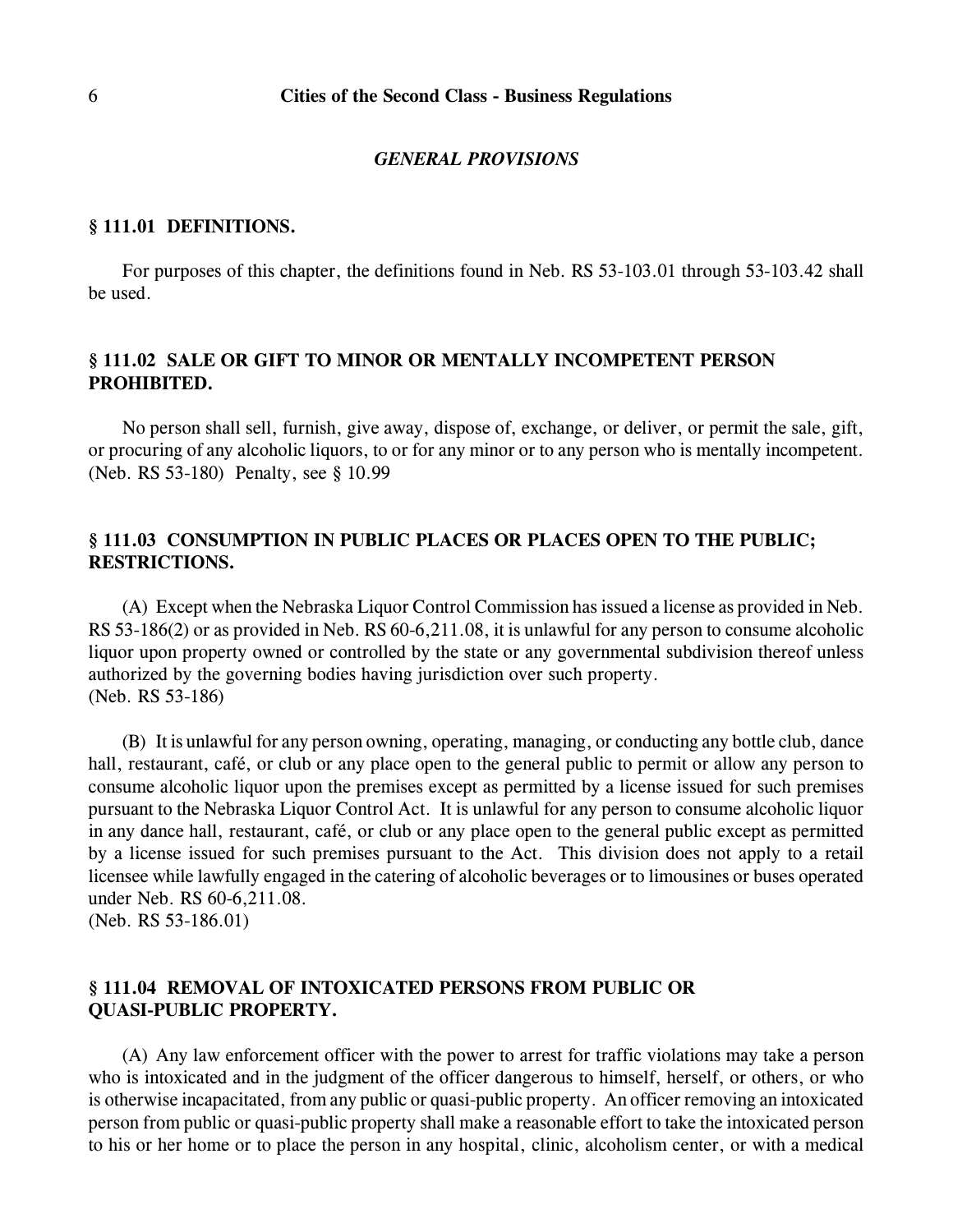# **Alcoholic Beverages** 7

doctor as may be necessary to preserve life or to prevent injury. The effort at placement shall be deemed reasonable if the officer contacts such facilities or doctor which have previously represented a willingness to accept and treat such individuals and which regularly do accept such individuals. If these efforts are unsuccessful or are not feasible, the officer may then place the intoxicated person in civil protective custody, except that civil protective custody shall be used only as long as is necessary to preserve life or to prevent injury, and under no circumstances longer than 24 hours.

(B) The placement of the person in civil protective custody shall be recorded at the facility or jail at which he or she is delivered and communicated to his or her family or next of kin, if they can be located, or to the person designated by the person taken into civil protective custody.

(C) The law enforcement officer who acts in compliance with this section shall be deemed to be acting in the course of his or her official duty and shall not be criminally or civilly liable for these actions.

(D) The taking of an individual into civil protective custody under this section shall not be considered an arrest. No entry or other record shall be made to indicate that the person has been arrested or charged with a crime.

(E) For the purpose of this section, the following definitions shall apply unless the context clearly indicates or requires a different meaning.

*PUBLIC PROPERTY.* Any public right-of-way, street, highway, alley, park, or other state, county, or city-owned property.

*QUASI-PUBLIC PROPERTY.* Private or publicly owned property utilized for proprietary or business uses which invites patronage by the public or which invites public ingress and egress. (Neb. RS 53-1,121) Penalty, see § 10.99

# *LICENSES REQUIRED*

# **§ 111.20 MANUFACTURE, SALE, DELIVERY, AND POSSESSION; GENERAL PROHIBITIONS; EXCEPTIONS.**

(A) No person shall manufacture, bottle, blend, sell, barter, transport, deliver, furnish, or possess any alcoholic liquor for beverage purposes except as specifically provided in this chapter and the Nebraska Liquor Control Act.

(B) Nothing in this chapter shall prevent: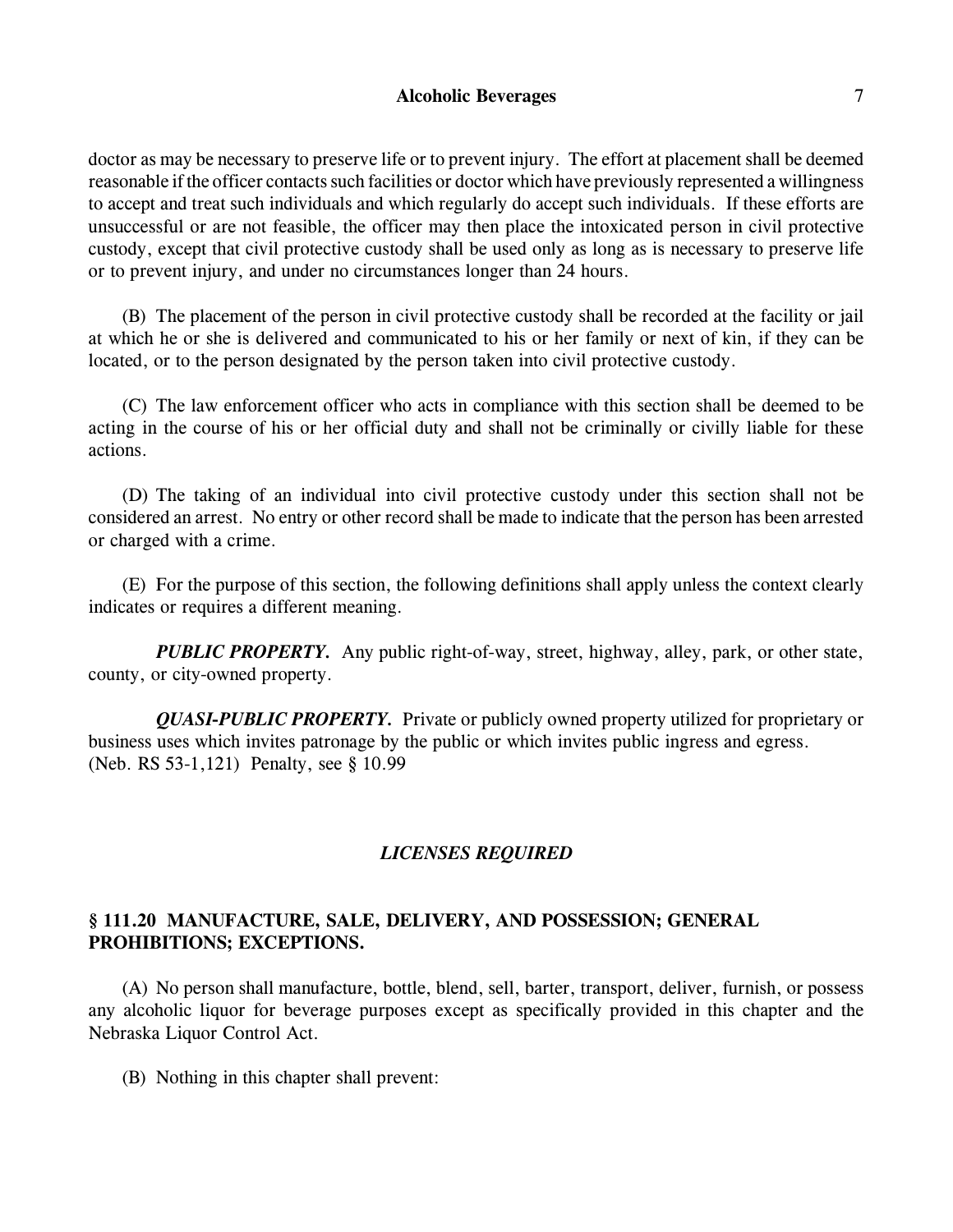(1) The possession of alcoholic liquor legally obtained as provided in this chapter or the Act for the personal use of the possessor and his or her family or guests;

(2) The making of wine, cider, or other alcoholic liquor by a person from fruits, vegetables, or grains, or the product thereof, by simple fermentation and without distillation, if made solely for the use of the maker and his or her family and guests;

(3) Any duly licensed practicing physician or dentist from possessing or using alcoholic liquor in the strict practice of his or her profession, any hospital or other institution caring for the sick and diseased persons from possessing and using alcoholic liquor for the treatment of bona fide patients of that hospital or other institution, or any drug store employing a licensed pharmacist from possessing or using alcoholic liquor in the compounding of prescriptions of licensed physicians;

(4) The possession and dispensation of alcoholic liquor by an authorized representative of any religion on the premises of a place of worship, for the purpose of conducting any bona fide religious rite, ritual, or ceremony;

(5) Persons who are 16 years old or older from carrying alcoholic liquor from licensed establishments when they are accompanied by a person not a minor;

(6) Persons who are 16 years old or older from handling alcoholic liquor containers and alcoholic liquor in the course of their employment;

(7) Persons who are 16 years old or older from removing and disposing of alcoholic liquor containers for the convenience of the employer and customers in the course of their employment;

(8) Persons who are 16 years old or older from completing a transaction for the sale of alcoholic liquor in the course of their employment if they are not handling or serving alcoholic liquor; or

(9) Persons who are 19 years old or older from serving or selling alcoholic liquor in the course of their employment. (Neb. RS 53-168.06) Penalty, see § 10.99

# **§ 111.21 ACQUISITION AND POSSESSION; RESTRICTIONS.**

(A) It shall be unlawful for any person to purchase, receive, acquire, accept, or possess any alcoholic liquor acquired from any other person other than one duly licensed to handle alcoholic liquor under this chapter and the Nebraska Liquor Control Act unless within specific exemptions or exceptions provided in this chapter or the Act. (Neb. RS 53-175)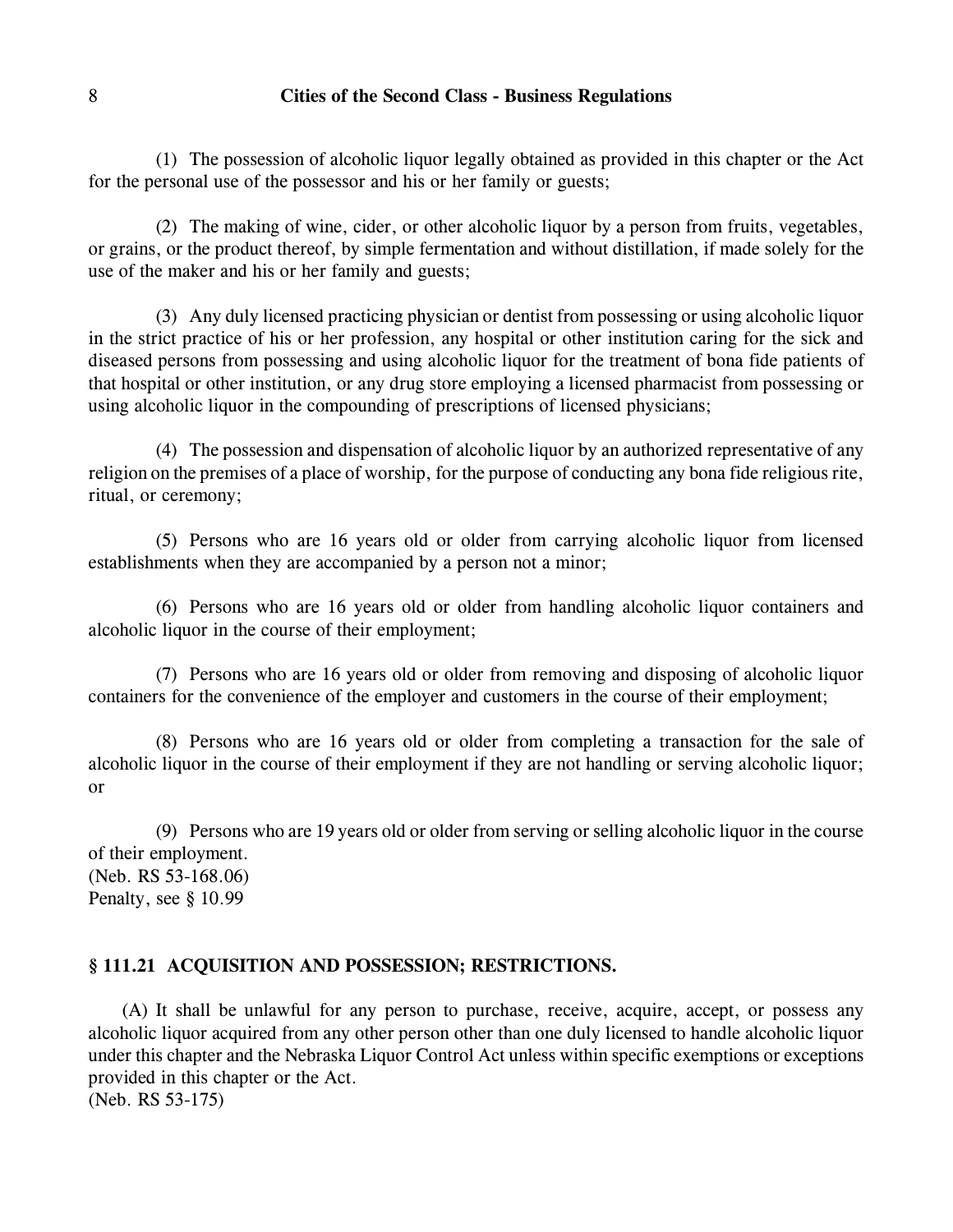## Alcoholic Beverages 9

(B) (1) Except as otherwise provided in this section, it shall be unlawful for any person to transport, import, bring, ship, or cause to be transported, imported, brought, or shipped into this state for the personal use of the possessor, his or her family, or guests a quantity of alcoholic liquor in excess of nine liters in any one calendar month.

(2) Division (B)(1) of this section does not apply to a person importing alcoholic liquor from a holder of a retail direct sales shipping license or its equivalent, which alcoholic liquor is for personal use or for use by such person's family or guests, if the total amount imported by such person in any one calendar year does not exceed 108 liters. (Neb. RS 53-194.03)

Penalty, see § 10.99

### **§ 111.22 LICENSEE REQUIREMENTS.**

(A) No license shall be issued to:

(1) A person who is not a resident of this state, except in case of railroad, airline, or boat licenses;

(2) A person who is not of good character and reputation in the community in which he or she resides;

(3) A person who is not a resident of this state and legally able to work in this state;

(4) A person who has been convicted of or has pleaded guilty to a felony under the laws of this state, any other state, or the United States;

(5) A person who has been convicted of or has pleaded guilty to any Class I misdemeanor pursuant Neb. RS Chapter 28, art. 3, 4, 7, 8, 10, 11, or 12, or any similar offense under a prior criminal statute or in another state, except that any additional requirements imposed by this division on May 18, 1983, shall not prevent any person holding a license on that date from retaining or renewing that license if the conviction or plea occurred prior to May 18, 1983;

(6) A person whose license issued under the Nebraska Liquor Control Act has been revoked for cause;

(7) A person who at the time of application for renewal of any license issued under the Act would not be eligible for that license upon initial application;

(8) A partnership, unless 1 of the partners is a resident of this state and unless all the members of that partnership are otherwise qualified to obtain a license;

(9) A limited liability company, unless 1 of the members is a resident of this state and unless all the members of that company are otherwise qualified to obtain a license;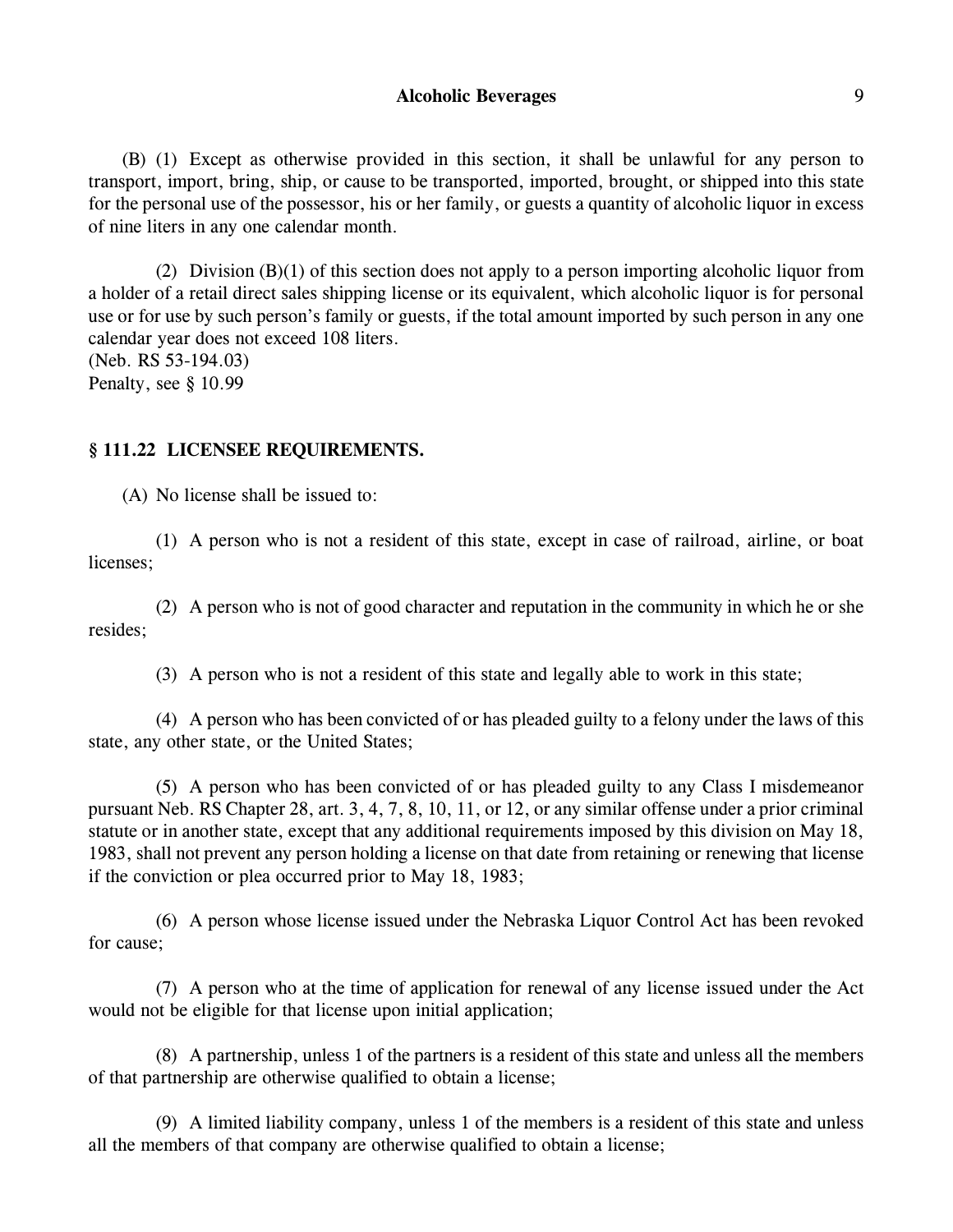(10) A corporation, if any officer or director of the corporation or any stockholder owning in the aggregate more than 25% of the stock of that corporation would be ineligible to receive a license under this section for any reason other than the reasons stated in divisions  $(A)(1)$  and  $(A)(3)$  of this section, or if a manager of a corporate licensee would be ineligible to receive a license under this section for any reason. This division shall not apply to railroad licenses;

(11) A person whose place of business is conducted by a manager or agent, unless that manager or agent possesses the same qualifications required of the licensee;

(12) A person who does not own the premises for which a license is sought or does not have a lease or combination of leases on the premises for the full period for which the license is to be issued;

(13) Except as provided in this division, an applicant whose spouse is ineligible under this section to receive and hold a liquor license. Such an applicant shall become eligible for a liquor license only if the Nebraska Liquor Control Commission finds from the evidence that the public interest will not be infringed upon if the license is granted. It shall be prima facie evidence that when a spouse is ineligible to receive a liquor license, the applicant is also ineligible to receive a liquor license. This prima facie evidence shall be overcome if it is shown to the satisfaction of the Commission:

(a) The licensed business will be the sole property of the applicant; and

(b) The licensed premises will be properly operated.

(14) A person seeking a license for premises which do not meet standards for fire safety as established by the State Fire Marshal;

(15) A law enforcement officer, except that this division shall not prohibit a law enforcement officer from holding membership in any nonprofit organization holding a liquor license or from participating in any manner in the management or administration of a nonprofit organization; or

(16) A person less than 21 years of age.

(B) When a trustee is the licensee, the beneficiary or beneficiaries of the trust shall comply with the requirements of this section, but nothing in this section shall prohibit any such beneficiary from being a minor or person who is mentally incompetent. (Neb. RS 53-125)

# **§ 111.23 LICENSES; CITY POWERS AND DUTIES.**

(A) The City Council is authorized to regulate by ordinance, not inconsistent with the Nebraska Liquor Control Act, the business of all retail, bottle club, craft brewery, and microdistillery licensees carried on within the corporate limits of the city. (Neb. RS 53-134.03)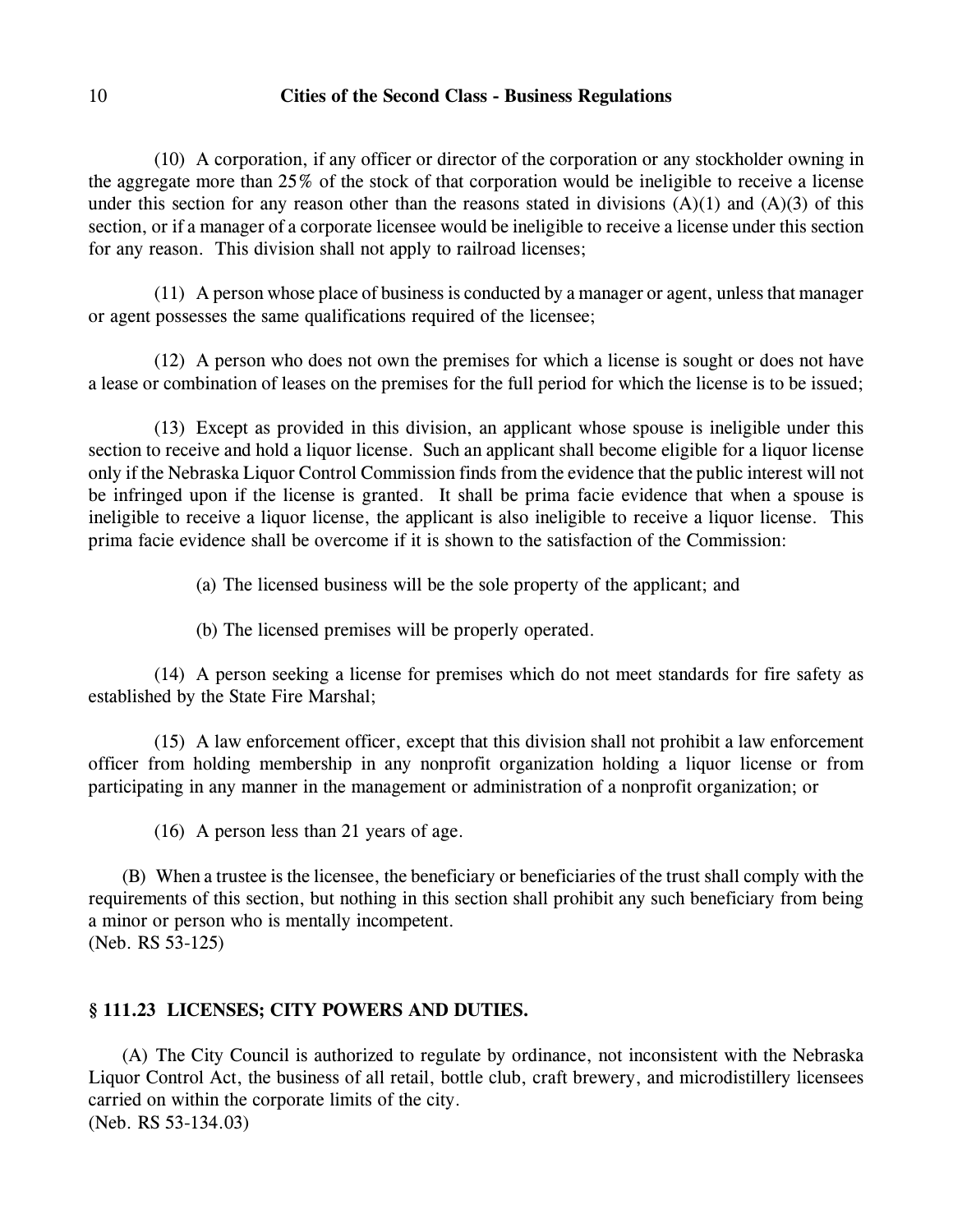# **Alcoholic Beverages** 11

(B) During the period of 45 days after the date of receipt by mail or electronic delivery from the Nebraska Liquor Control Commission notice and a copy of an application for a new license to sell alcoholic liquor at retail, a craft brewery license, or a microdistillery license, the City Council may make and submit to the Commission recommendations relative to the granting or refusal to grant the license to the applicant.

(Neb. RS 53-131)

(C) The City Council, with respect to licenses within the corporate limits of the city, has the following powers, functions, and duties with respect to retail, bottle club, craft brewery, and microdistillery licenses:

(1) To cancel or revoke for cause retail, craft brewery, or microdistillery licenses to sell or dispense alcoholic liquor or bottle club licenses issued to persons for premises within its jurisdiction, subject to the right of appeal to the Nebraska Liquor Control Commission;

(2) To enter or to authorize any law enforcement officer to enter at any time upon any premises licensed under the Nebraska Liquor Control Act to determine whether any provision of the Act, any rule or regulation adopted and promulgated pursuant to the Act, or any ordinance, resolution, rule, or regulation adopted by the City Council has been or is being violated, and at that time examine the premises of the licensee in connection with such determination. Any law enforcement officer who determines that any provision of the Act, any rule or regulation adopted and promulgated pursuant to the Act, or any ordinance, resolution, rule, or regulation adopted by the local governing body has been or is being violated shall report such violation in writing to the Executive Director of the Commission:

(a) Within 30 days after determining that such violation has occurred;

(b) Within 30 days after the conclusion of an ongoing police investigation; or

(c) Within 30 days after the verdict in a prosecution related to such an ongoing police investigation if the prosecuting attorney determines that reporting such violation prior to the verdict would jeopardize such prosecution, whichever is later;

(3) To receive a signed complaint from any citizen within its jurisdiction that any provision of the Act, any rule or regulation adopted and promulgated pursuant to the Act, or any ordinance, resolution, rule, or regulation relating to alcoholic liquor has been or is being violated and to act upon these complaints in the manner provided in the Act;

(4) To receive retail, bottle club, craft brewery, and microdistillery license fees as provided in Neb. RS 53-124 and 53-124.01 and pay the same, after the license has been delivered to the applicant, to the City Treasurer;

(5) To examine or cause to be examined any applicant or any retail, bottle club, craft brewery, or microdistillery licensee upon whom notice of cancellation or revocation has been served as provided in the Act, to examine or cause to be examined the books and records of any applicant or licensee, except as otherwise provided for bottle club licensees under state law, and to hear testimony and to take proof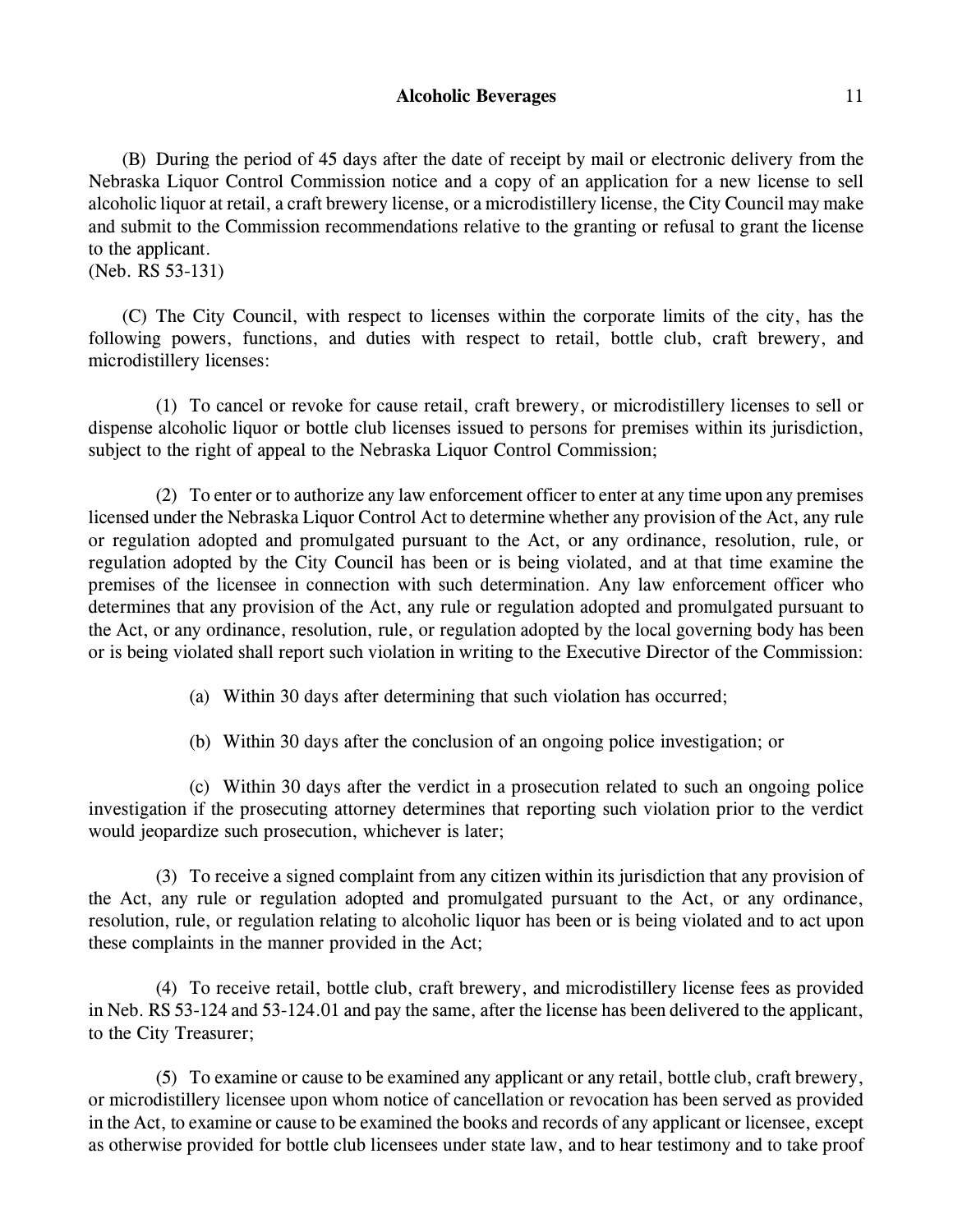for its information in the performance of its duties. For purposes of obtaining any of the information desired, the City Council may authorize its agent or attorney to act on its behalf;

(6) To cancel or revoke on its own motion any license if, upon the same notice and hearing as provided in § 111.30, it determines that the licensee has violated any of the provisions of the Nebraska Liquor Control Act or any valid and subsisting ordinance, resolution, rule, or regulation duly enacted, adopted, and promulgated relating to alcoholic liquor. The order of cancellation or revocation may be appealed to the Commission within 30 days after the date of the order by filing a notice of appeal with the Commission. The Commission shall handle the appeal in the manner provided for hearing on an application in Neb. RS 53-133; and

(7) Upon receipt from the Commission of the notice and copy of application as provided in Neb. RS 53-131, to fix a time and place for a hearing at which the City Council shall receive evidence, either orally or by affidavit from the applicant and any other person, bearing upon the propriety of the issuance of a license. Notice of the time and place of the hearing shall be published in a legal newspaper in or of general circulation in the city, 1 time not less than 7 and not more than 14 days before the time of the hearing. The notice shall include, but not be limited to, a statement that all persons desiring to give evidence before the City Council in support of or in protest against the issuance of the license may do so at the time of the hearing. The hearing shall be held not more than 45 days after the date of receipt of the notice from the Commission, and after the hearing the City Council shall cause to be recorded in the minute record of its proceedings a resolution recommending either issuance or refusal of the license. The City Clerk shall mail to the Commission by first class mail, postage prepaid, a copy of the resolution which shall state the cost of the published notice, except that failure to comply with this provision shall not void any license issued by the Commission. If the Commission refuses to issue such a license, the cost of publication of notice shall be paid by the Commission from the security for costs. (Neb. RS 53-134)

(D) (1) When the Nebraska Liquor Control Commission mails or delivers to the City Clerk a retail, craft brewery, or microdistillery license issued or renewed by the Commission, the Clerk shall deliver the license to the licensee upon receipt from the licensee of proof of payment of:

(a) The license fee if by the terms of Neb. RS 53-124 the fee is payable to the City Treasurer;

(b) Any fee for publication of notice of hearing before the City Council upon the application for the license;

(c) The fee for publication of notice of renewal, if applicable, as provided in Neb. RS 53-135.01; and

(d) Occupation taxes, if any, imposed by the city, except that Class J retail licensees shall not be subject to occupation taxes.

(2) Notwithstanding any ordinance or charter power to the contrary, the city shall not impose an occupation tax on the business of any person, firm, or corporation licensed under the Nebraska Liquor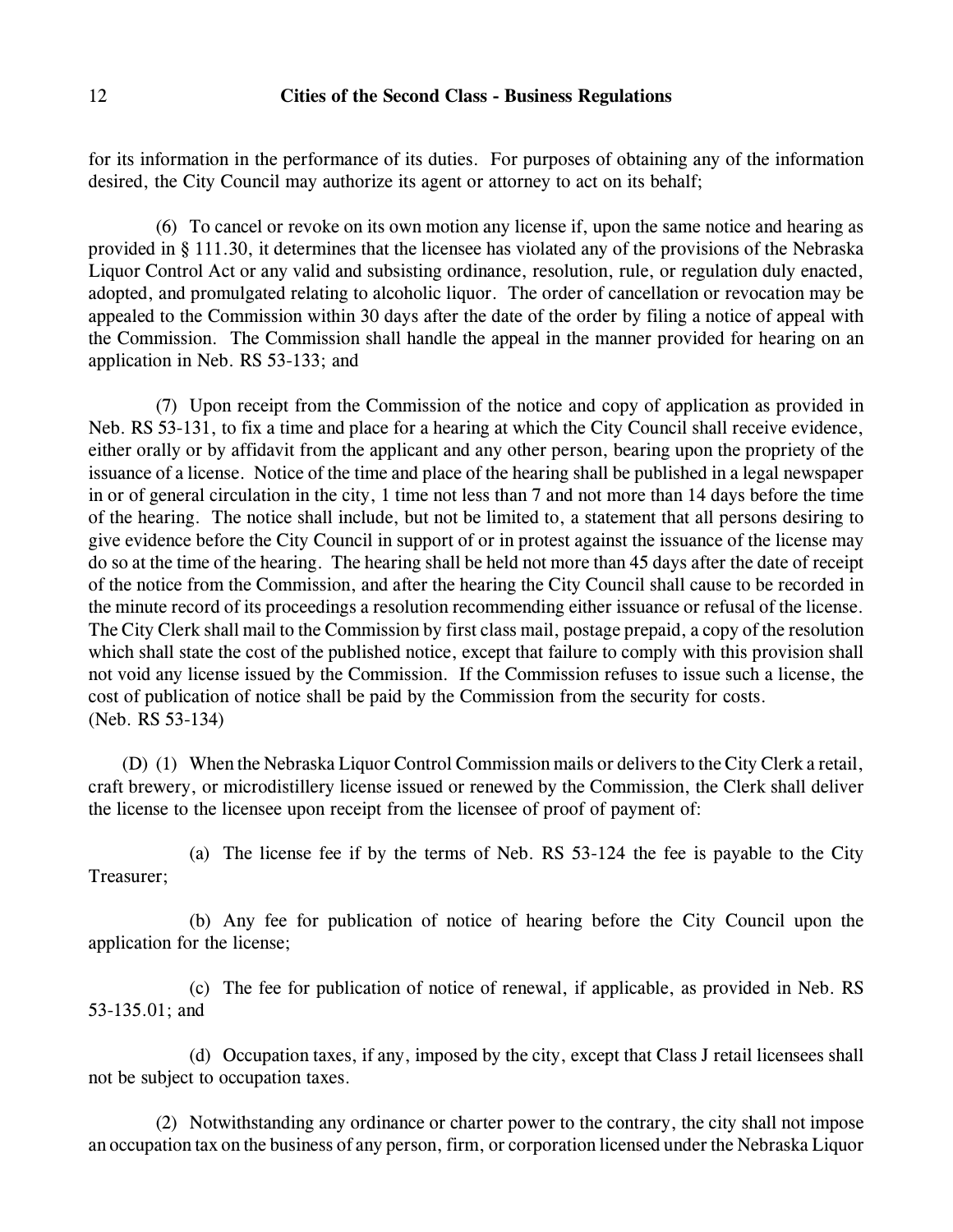Control Act and doing business within the corporate limits of the city in any sum which exceeds 2 times the amount of the license fee required to be paid under the Act to obtain that license. (Neb. RS 53-132)

#### **§ 111.24 LICENSED PREMISES; INSPECTIONS.**

The City Council shall cause frequent inspection to be made on the premises of all retail licensees and bottle club licensees. If it is found that any such licensee is violating any provision of this chapter, the Nebraska Liquor Control Act, or the rules and regulations of the Nebraska Liquor Control Commission, or is failing to observe in good faith the purposes of this chapter or the Act, the license may be suspended, canceled, or revoked after the licensee is given an opportunity to be heard in his or her defense.

(Neb. RS 53-116.01)

## **§ 111.25 LICENSE RENEWAL; CITY POWERS AND DUTIES.**

(A) A retail or bottle club license issued by the Nebraska Liquor Control Commission and outstanding may be automatically renewed by the Commission in the absence of a written request by the City Council to require the licensee to submit an application for renewal. Any licensed retail premises located in an area which is annexed to the city shall file a formal application for a license, and while the application is pending, the licensee may continue all license privileges until the original license expires or is canceled or revoked. If that license expires within 60 days following the annexation date of the area, the license may be renewed by order of the Commission for not more than 1 year. (Neb. RS 53-135)

(B) The City Clerk shall cause to be published in a legal newspaper in or of general circulation in the city, 1 time between January 10 and January 30 of each year, individual notice in the form prescribed by law of the right of automatic renewal of each retail liquor and beer license within the city, except that notice of the right of automatic renewal of Class C licenses shall be published between the dates of July 10 and July 30 of each year. If written protests to the issuance of automatic renewal of a license are filed in the office of the City Clerk by 3 or more residents of the city on or before February 10, or August 10 for Class C licenses, the City Council shall hold a hearing to determine whether continuation of the license should be allowed. Upon the conclusion of any hearing required by this section, the City Council may request a licensee to submit an application as provided in Neb. RS 53-135. (Neb. RS 53-135.01)

#### **§ 111.26 CATERING LICENSES.**

(A) The holder of a license to sell alcoholic liquor at retail issued under Neb. RS 53-124, a craft brewery license, a microdistillery license, or a farm winery license may obtain an annual catering license by filing an application and license fee with the Nebraska Liquor Control Commission.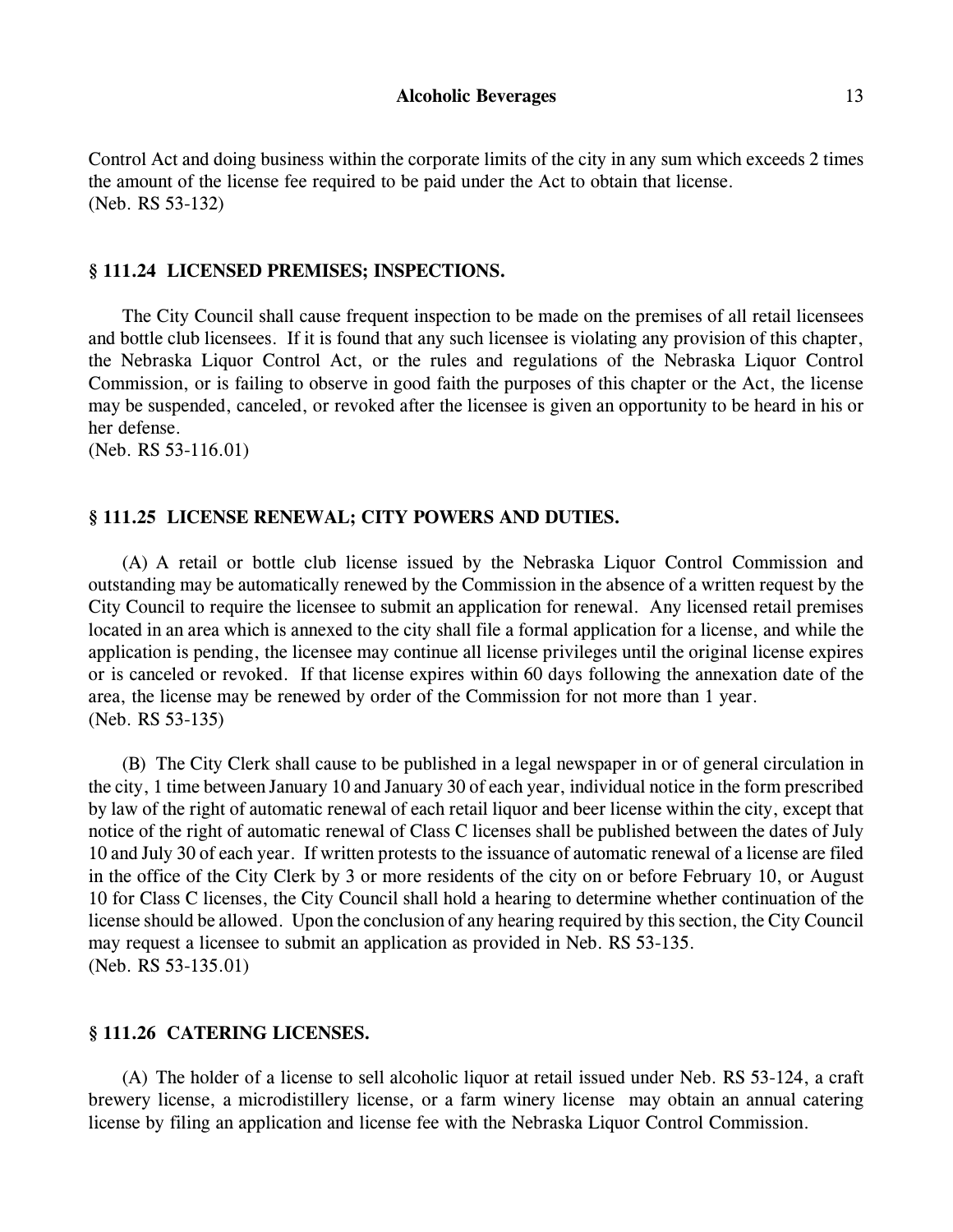(B) Upon receipt from the Commission of the notice and a copy of the application as provided in Neb. RS 53-124.12, the City Council shall process the application in the same manner as provided in § 111.23.

(C) The City Council, with respect to catering licensees within its corporate limits, may cancel a catering license for cause for the remainder of the period for which that catering license is issued. Any person whose catering license is canceled may appeal to the District Court.

(D) The City Council may impose an occupation tax on the business of a catering licensee doing business within the liquor license jurisdiction of the City Council. The tax may not exceed double the license fee for a catering license. (Neb. RS 53-124.12)

## **§ 111.27 DISPLAY OF LICENSE.**

Every licensee under the Nebraska Liquor Control Act shall cause his or her license to be framed and hung in plain view in a conspicuous place on the licensed premises. (Neb. RS 53-148) Penalty, see § 10.99

## **§ 111.28 OWNER OF PREMISES OR AGENT; LIABILITY.**

If the owner of the licensed premises or any person from whom the licensee derives the right to possession of the premises, or the agent of that owner or person, knowingly permits the licensee to use the licensed premises in violation of the terms of the Nebraska Liquor Control Act or any city ordinance, that owner, agent, or other person shall be deemed guilty of a violation of the Act or ordinance to the same extent as the licensee and be subject to the same punishment. (Neb. RS 53-1,101) Penalty, see § 10.99

#### **§ 111.29 LICENSEE; LIABILITY FOR ACTS OF OFFICER, AGENT, OR EMPLOYEE.**

Every act or omission of whatsoever nature constituting a violation of any of the provisions of the Nebraska Liquor Control Act or any city ordinance by any officer, director, manager, or other agent or employee of any licensee, if the act is committed or omission is made with the authorization, knowledge, or approval of the licensee, shall be deemed and held to be the act of the employer or licensee, and the employer or licensee shall be punishable in the same manner as if the act or omission had been done or omitted by the licensee personally.

(Neb. RS 53-1,102) Penalty, see § 10.99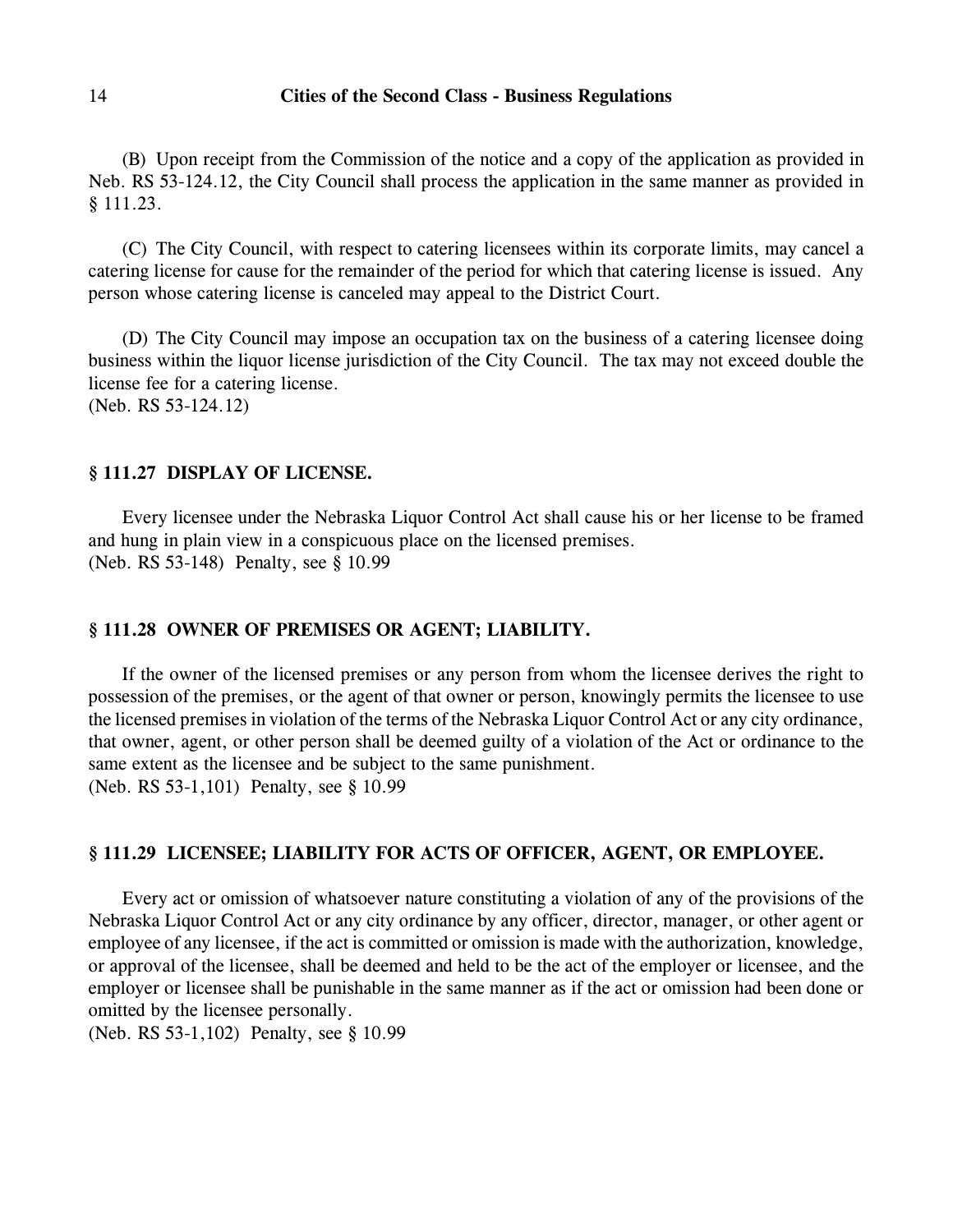#### **§ 111.30 CITIZEN COMPLAINTS.**

Any five residents of the city shall have the right to file a complaint with the City Council stating that any retail licensee or bottle club licensee subject to the jurisdiction of the City Council has been or is violating any provision of the Nebraska Liquor Control Act or the rules or regulations issued pursuant to the Act. The complaint shall be in writing in the form prescribed by the City Council and shall be signed and sworn to by the parties complaining. The complaint shall state the particular provision, rule, or regulation believed to have been violated and the facts in detail upon which belief is based. If the City Council is satisfied that the complaint substantially charges a violation and that from the facts alleged there is reasonable cause for that belief, it shall set the matter for hearing within 10 days from the date of the filing of the complaint and shall serve notice upon the licensee of the time and place of the hearing and of the particular charge in the complaint. The complaint shall in all cases be disposed of by the City Council within 30 days from the date the complaint was filed by resolution thereof, which resolution shall be deemed the final order for purposes of appeal to the Nebraska Liquor Control Commission as provided in Neb. RS 53-1,115.

(Neb. RS 53-134.04)

# *RETAIL ESTABLISHMENTS*

# **§ 111.45 LOCATION.**

(A) Except as otherwise provided in division (B) of this section, no license shall be issued for the sale at retail of any alcoholic liquor or for a bottle club within 150 feet of any church, school, hospital, or home for indigent persons or for veterans and their wives or children. This prohibition does not apply to any location within such distance of 150 feet:

(1) For which a license to sell alcoholic liquor at retail or for a bottle club has been granted by the Nebraska Liquor Control Commission for two years continuously prior to making of application for license;

(2) To hotels offering restaurant service, to regularly organized clubs, or to restaurants, food shops, or other places where sale of alcoholic liquor is not the principal business carried on, if such place of business so exempted was established for such purposes prior to May 24, 1935; or

(3) To a college or university in the state which is subject to Neb. RS 53-177.01.

(B) If a proposed location for the sale at retail of any alcoholic liquor or for a bottle club is within 150 feet of any church, a license may be issued if the commission gives notice to the affected church and holds a hearing as prescribed in Neb. RS 53-133 if the affected church submits a written request for a hearing.

(Neb. RS 53-177)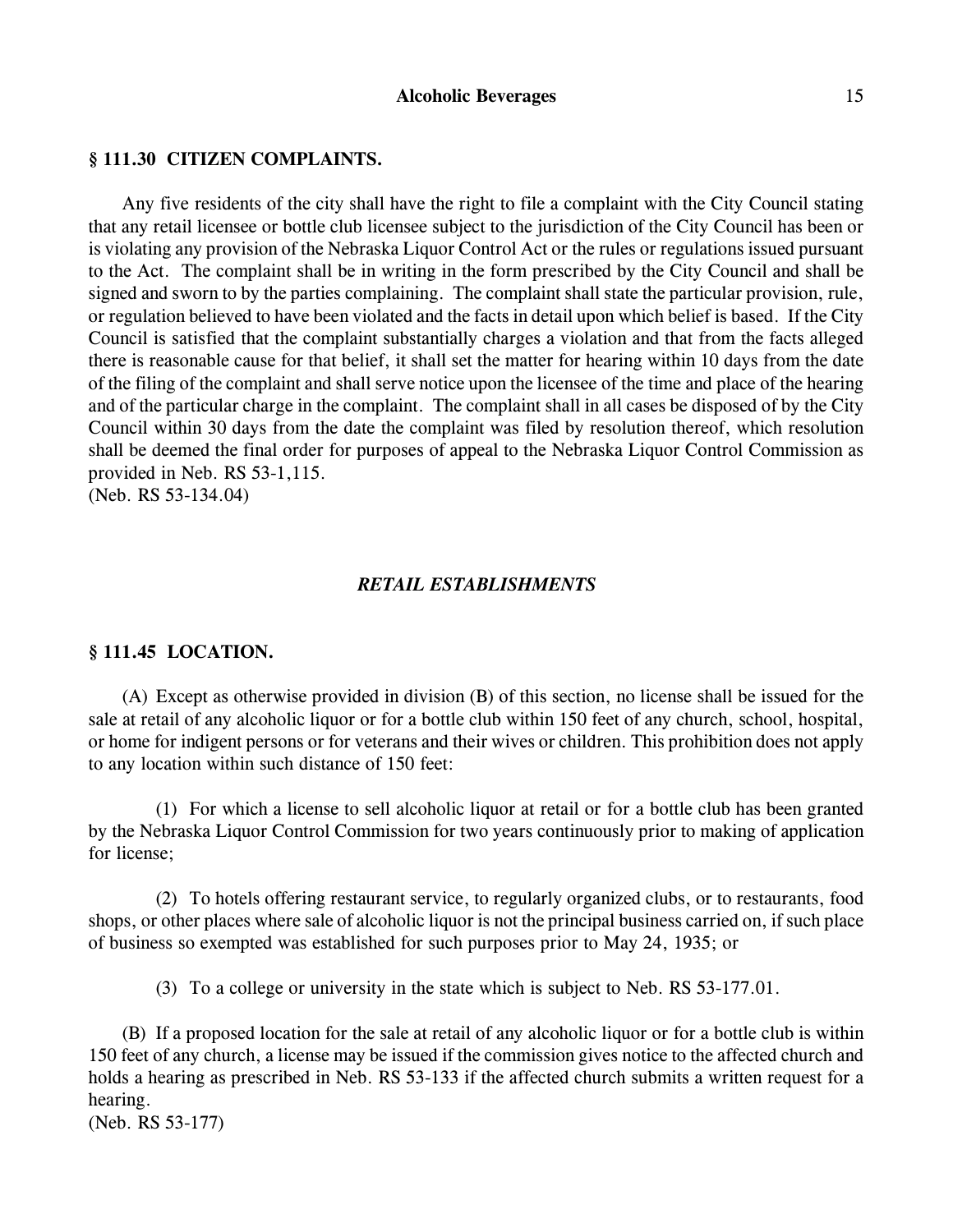(C) No alcoholic liquor, other than beer, shall be sold for consumption on the premises within 300 feet from the campus of any college or university within the city, and no bottle club shall be operated within 300 feet from the campus of any college, except that this section:

(1) Does not prohibit a nonpublic college or university from contracting with an individual or corporation holding a license to sell alcoholic liquor at retail for the purpose of selling alcoholic liquor at retail on the campus of such college or university at events sanctioned by such college or university but does prohibit the sale of alcoholic liquor at retail by such licensee on the campus of such nonpublic college or university at student activities or events; and

(2) Does not prohibit sales of alcoholic liquor by a community college culinary education program pursuant to Neb. RS 53-124.15. (Neb. RS 53-177.01) Penalty, see § 10.99

*Statutory reference:*

*State commission may waive 300-feet requirement, see Neb. RS 53-177.01* 

# **§ 111.46 ACCESS TO DWELLINGS.**

Except in the case of hotels and clubs, no alcoholic liquor shall be manufactured or sold at retail or wholesale upon any premises which have any access which leads from the premises to any other portion of the same building or structure used for dwelling or lodging purposes and permitted to be used or kept accessible for use by the public. This section does not prevent any connection between the premises and such other portion of the building or structure which is used only by the licensee, his or her family, or personal guests.

(Neb. RS 53-178) Penalty, see § 10.99

## **§ 111.47 SANITARY CONDITIONS.**

It shall be unlawful to open for public use any retail liquor establishment that is not in a clean and sanitary condition. Toilet facilities shall be adequate and convenient for customers and patrons. The licensed premises shall be subject to any health inspections the City Council or the city police may make or cause to be made. All applications for liquor licenses shall be viewed in part from the standpoint of the sanitary conditions, and a report concerning the sanitary conditions shall be made at all hearings concerning the application for or renewal of a liquor license.

Penalty, see § 10.99

# *Statutory reference:*

*Authority to regulate licensed premises, see Neb. RS 53-134.03 State sanitary rules and regulations authorized, see Neb. RS 53-118*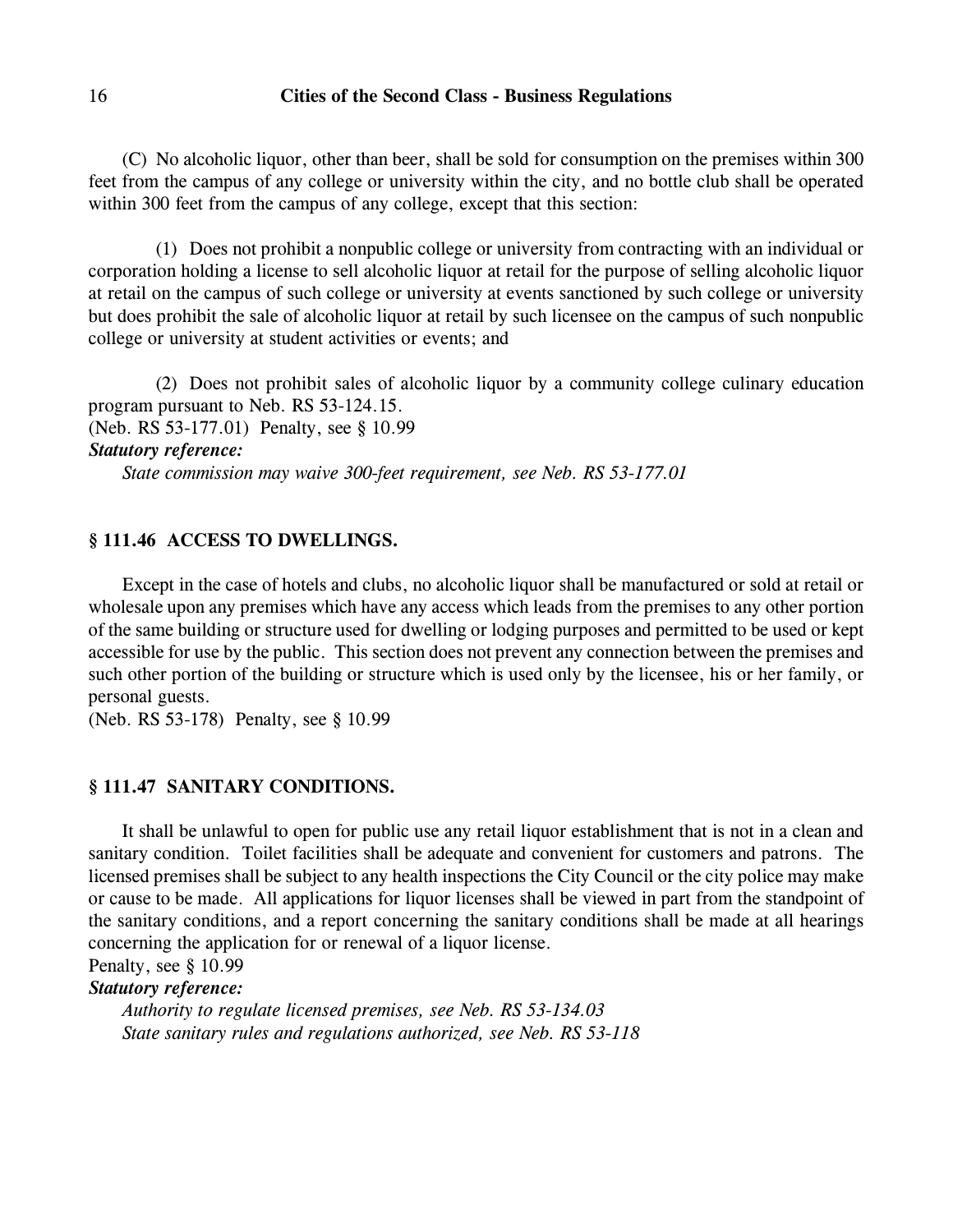# **Alcoholic Beverages** 17

## **§ 111.48 HOURS OF SALE.**

(A) No alcoholic liquor, including beer, shall be sold at retail or dispensed on any day between the hours of 1 a.m. and 6 a.m. except that the City Council with respect to area inside the corporate limits of the city may by ordinance or resolution:

(1) Require closing prior to 1 a.m. on any day;

(2) If adopted by a vote of at least two-thirds of the members of the City Council, permit retail sale or dispensing of alcoholic liquor for consumption on the premises, excluding sales for consumption off the premises, later than 1 a.m. and prior to 2 a.m. on any day;

(3) If adopted by a vote of at least two-thirds of the members of City Council, permit retail sale of alcoholic liquor for consumption off the premises later than 1 a.m. and prior to 2 a.m. on any day; or

(4) If adopted by a vote of at least two-thirds of the members of City Council, permit retail sale or dispensing of alcoholic liquor for consumption on the premises, excluding sales for consumption off the premises, and permit retail sale of alcoholic liquor for consumption off the premises later than 1 a.m. and prior to 2 a.m. on any day.

(B) Except as provided for and allowed by ordinance of the City Council, no alcoholic liquor, including beer, shall be sold at retail or dispensed inside the corporate limits of the city between the hours of 6 a.m. Sunday and 1 a.m. Monday. This division (B) shall not apply after 12 noon on Sunday to a licensee which is a nonprofit corporation and the holder of a Class C license or a Class I license.

(C) It shall be unlawful on property licensed to sell alcoholic liquor at retail to allow alcoholic liquor in open containers to remain or be in possession or control of any person for purposes of consumption between the hours of 15 minutes after the closing hour applicable to the licensed premises and 6 a.m. on any day.

(D) Nothing in this section shall prohibit licensed premises from being open for other business on days and hours during which the sale or dispensing of alcoholic liquor is prohibited by this section. (Neb. RS 53-179)

## *Cross reference:*

*Local legislation regarding hours of sale, see Title XVII*

# **§ 111.49 CREDIT SALES PROHIBITED.**

(A) No person shall sell or furnish alcoholic liquor at retail to any person on credit, on a passbook, on an order on a store, in exchange for any goods, wares, or merchandise, or in payment for any services rendered, and if any person extends credit for any such purpose, the debt thereby attempted to be created shall not be recoverable at law.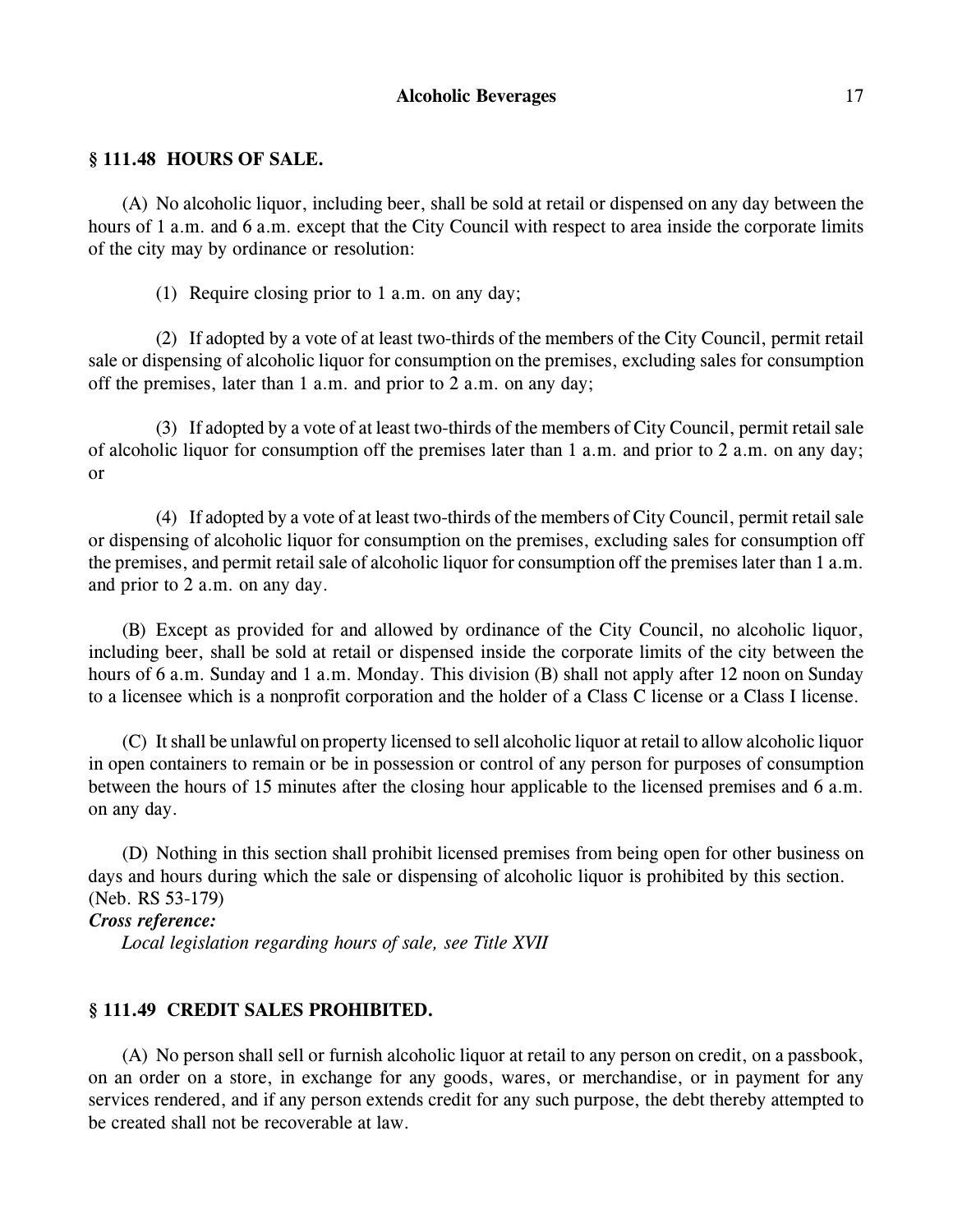(B) Nothing in this section shall prevent the following:

(1) Any club holding a Class C license from permitting checks or statements for alcoholic liquor to be signed by members or bona fide guests of members and charged to the account of such members or guests in accordance with the bylaws of such club;

(2) Any hotel or restaurant holding a retail license from permitting checks or statements for liquor to be signed by regular guests residing at such hotel or eating at such restaurant and charged to the accounts of such guests; or

(3) Any licensed retailer engaged in the sale of wine or distilled spirits from issuing tasting cards to customers. (Neb. RS 53-183) Penalty, see § 10.99

## **§ 111.50 ORIGINAL PACKAGE REQUIRED.**

No person, except a manufacturer or wholesaler, shall fill or refill, in whole or in part, any original package of alcoholic liquor with the same or any other kind or quality of alcoholic liquor. It shall be unlawful for any person to have in his or her possession for sale at retail any bottles, casks, or other containers containing alcoholic liquor except in original packages. Nothing in this section shall prohibit the refilling of original packages of alcoholic liquor for strictly private use and not for resale. (Neb. RS 53-184) Penalty, see § 10.99

# **§ 111.51 MINOR'S PRESENCE RESTRICTED.**

It shall be unlawful for any person who owns, manages, or leases an establishment selling alcoholic beverages at retail to allow any minor under the age of 18 years of age to frequent or otherwise remain in the establishment unless the minor is accompanied by his or her parent or legal guardian, and unless the minor remains seated with and under the immediate control of the parent or legal guardian. Penalty, see § 10.99

#### *Statutory reference:*

*Authority to regulate, see Neb. RS 53-134.03*

## **§ 111.52 KEG SALES; REQUIREMENTS; PROHIBITED ACTS.**

(A) When any person licensed to sell alcoholic liquor at retail sells alcohol for consumption off the premises in a container with a liquid capacity of five or more gallons or 18.92 or more liters, the seller shall record the date of the sale, the keg identification number, the purchaser's name and address, and the number of the purchaser's motor vehicle operator's license, state identification card, or military identification, if the military identification contains a picture of the purchaser, together with the purchaser's signature. This record shall be on a form prescribed by the Nebraska Liquor Control Commission and shall be kept by the licensee at the retail establishment where the purchase was made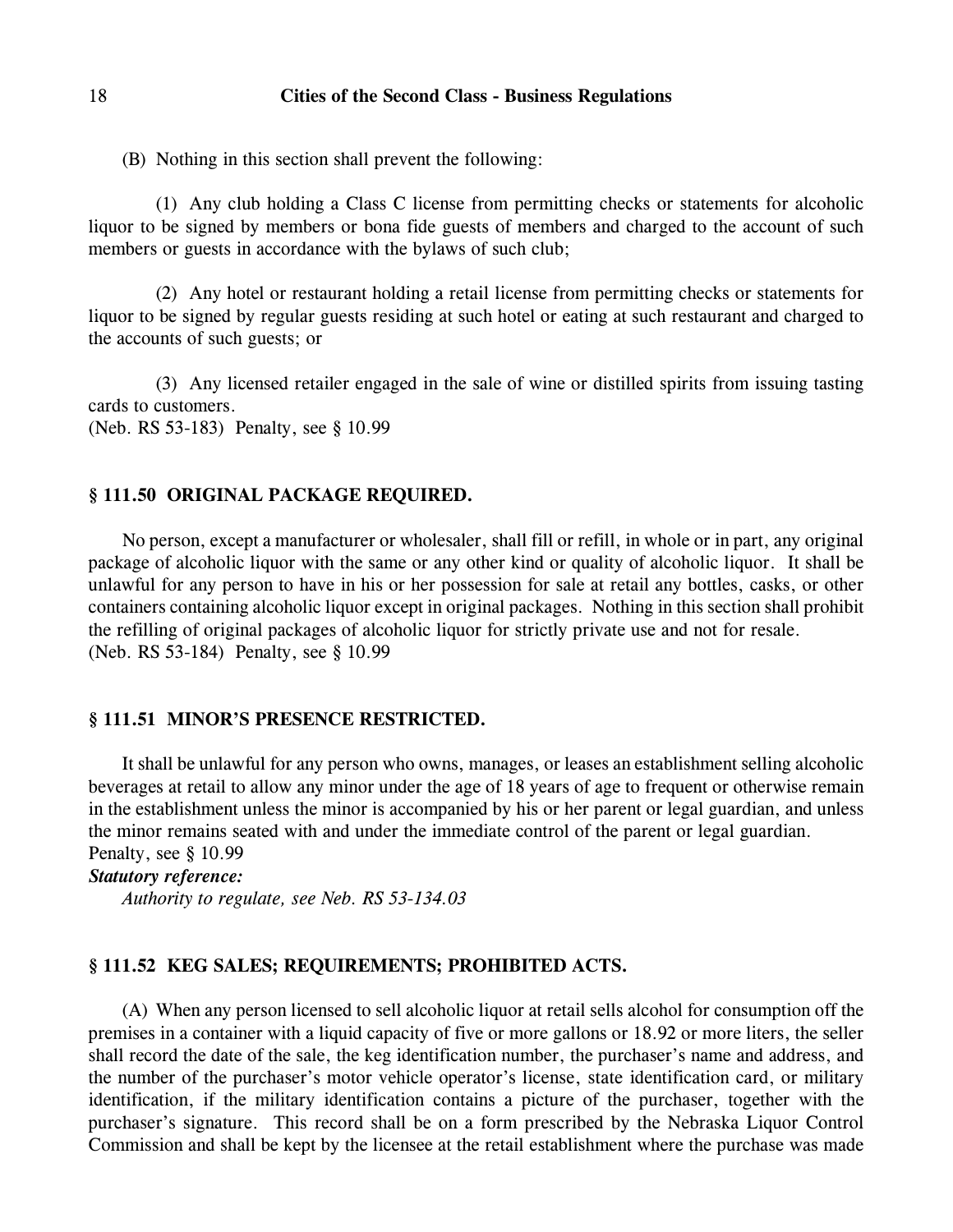for not less than six months. The records kept pursuant to this section shall be available for inspection by any law enforcement officer during normal business hours or at any other reasonable time. Any person violating this section shall be guilty of an offense. (Neb. RS 53-167.02)

(B) Any person who unlawfully tampers with, alters, or removes the keg identification number from a container described in division (A) or is in possession of a container described in division (A) with an altered or removed keg identification number after the container has been taken from the licensed premises pursuant to a retail sale and before its return to the licensed premises or other place where returned kegs are accepted shall be guilty of an offense. (Neb. RS 53-167.03) Penalty, see § 10.99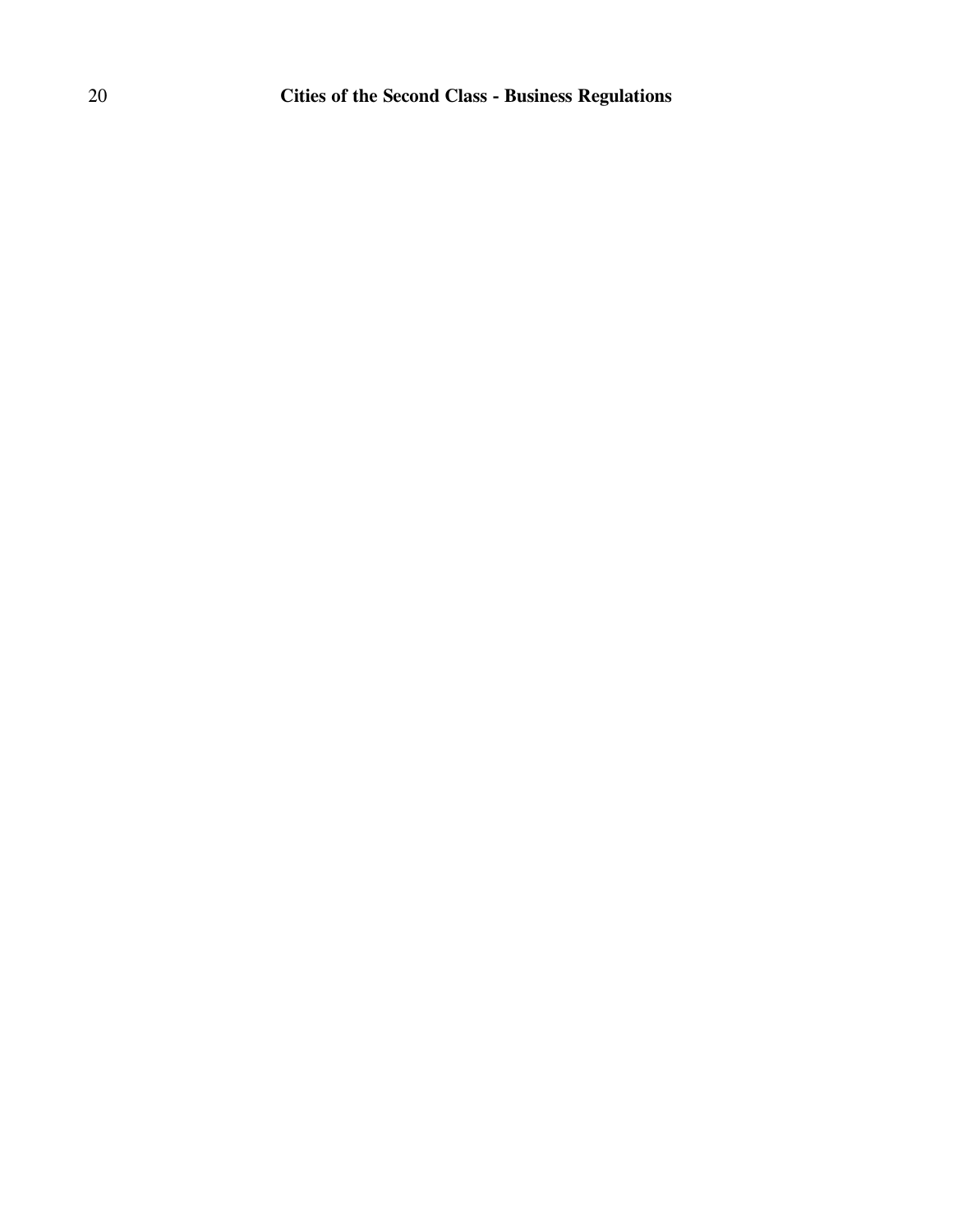# **CHAPTER 112: TOBACCO AND CIGARETTES**

## Section

- 112.01 License to sell; issuance
- 112.02 License application
- 112.03 License term; fees
- 112.04 Rights of licensee
- 112.05 Disposition of fees
- 112.06 Transfer of license
- 112.07 Reissuance of revoked and forfeited license

# **§ 112.01 LICENSE TO SELL; ISSUANCE.**

Licenses for the sale of cigars, tobacco, cigarettes, cigarette material, vapor products, or alternative nicotine products to persons over the age of 18 years shall be issued to individuals, partnerships, limited liability companies, and corporations by the City Clerk upon application duly made as provided in § 112.02.

(Neb. RS 28-1421)

# *Statutory reference:*

*Licenses required, see Neb. RS 28-1420 Prohibited sales, see Neb. RS 28-1421*

# **§ 112.02 LICENSE APPLICATION.**

Every person, partnership, limited liability company, or corporation desiring a license under Neb. RS 28-1420 to 28-1429 shall file with the City Clerk a written application stating the name of the person, partnership, limited liability company, or corporation for whom the license is desired and the exact location of the place of business and shall deposit with the application the amount of the license fee provided in § 112.03. If the applicant is an individual, the application shall include the applicant's social security number.

(Neb. RS 28-1422)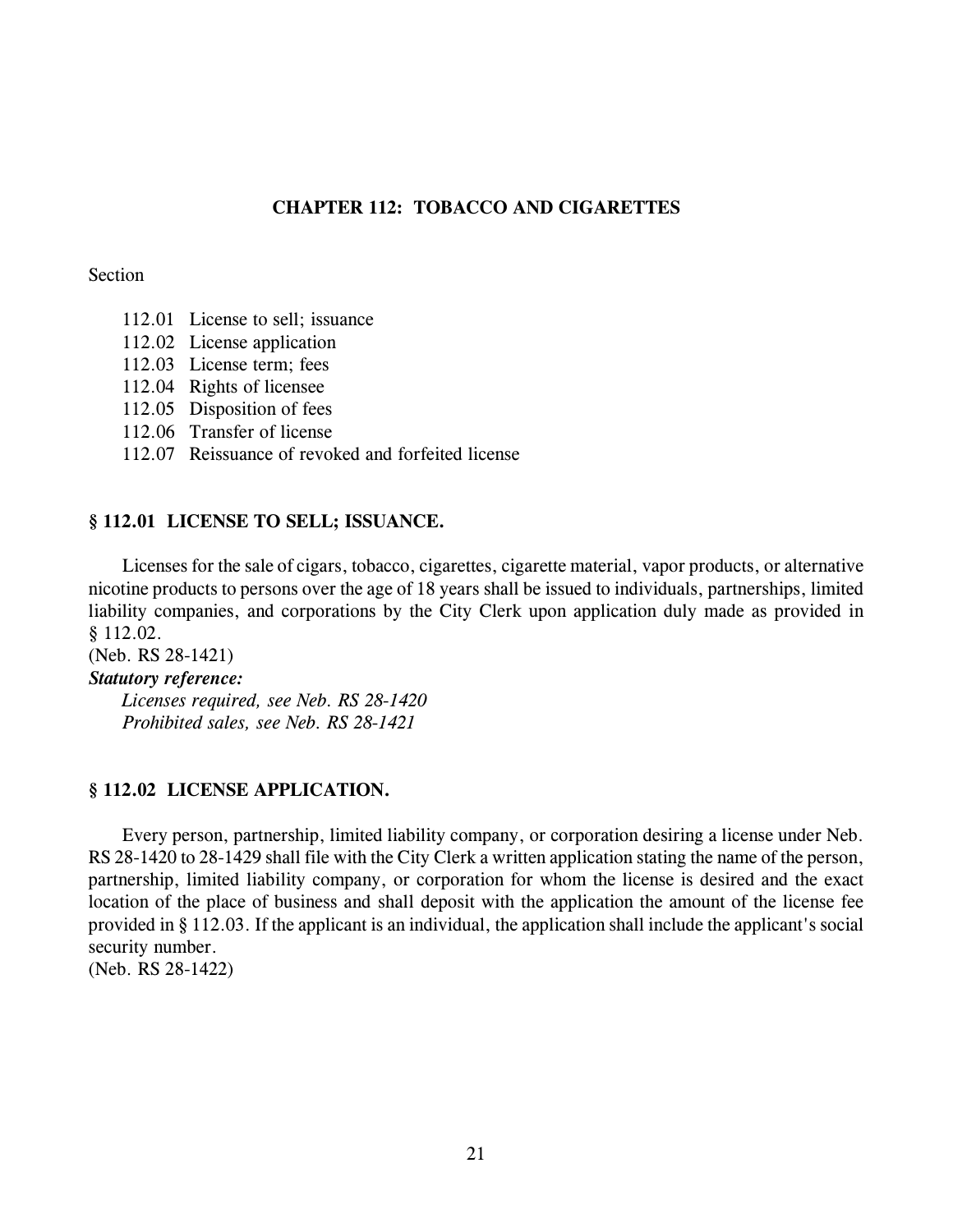#### **§ 112.03 LICENSE TERM; FEES.**

(A) The term for which a license shall run shall be from the date of filing the application and paying the license fee to and including December 31 of the calendar year in which application for the license is made.

(B) The license fee for any person, partnership, limited liability company, or corporation selling at retail shall be \$10.

(C) Any person, partnership, limited liability company, or corporation selling annually in the aggregate more than 150,000 cigars, packages of cigarettes, and packages of tobacco in any form, at wholesale, shall pay a license fee of \$100, and if such combined annual sales amount to less than 150,000 cigars, packages of cigarettes, and packages of tobacco, the annual license fee shall be \$15. No wholesaler's license shall be issued in any year on a less basis than \$100 per annum unless the applicant shall file with the application a statement duly sworn to by himself or herself, or if applicant is a partnership, by a member of the firm, or if a limited liability company, by a member or manager of the company, or if a corporation, by an officer or manager thereof, that in the past such wholesaler's combined sales of cigars, packages of cigarettes, and packages of tobacco in every form have not exceeded in the aggregate 150,000 annually and that such sales will not exceed such aggregate amount for the current year for which the license is to issue. Any person swearing falsely in such affidavit shall be guilty of an offense, and such wholesaler's license shall be revoked until the full license fee of \$100 is paid.

(D) If application for license is made after July 1 of any calendar year, the fee shall be ½ of the fee provided in this section.

(Neb. RS 28-1423) Penalty, see § 10.99

## **§ 112.04 RIGHTS OF LICENSEE.**

(A) The license, provided for in §§ 112.01 and 112.02 when issued, shall authorize the sale of cigars, tobacco, cigarettes, cigarette material, vapor products, or alternative nicotine products by the licensee and employees, to persons over the age of 18 years, at the place of business described in the license for the term therein authorized, unless the license is forfeited as a result of court action as provided in Neb. RS 28-1425.

(Neb. RS 28-1424)

(B) If the license is revoked and forfeited pursuant to Neb. RS 28-1425, all rights under the license shall at once cease and terminate.

(Neb. RS 28-1425)

*Statutory reference:*

*Sale to person under 18 prohibited; penalties, see Neb. RS 28-1425*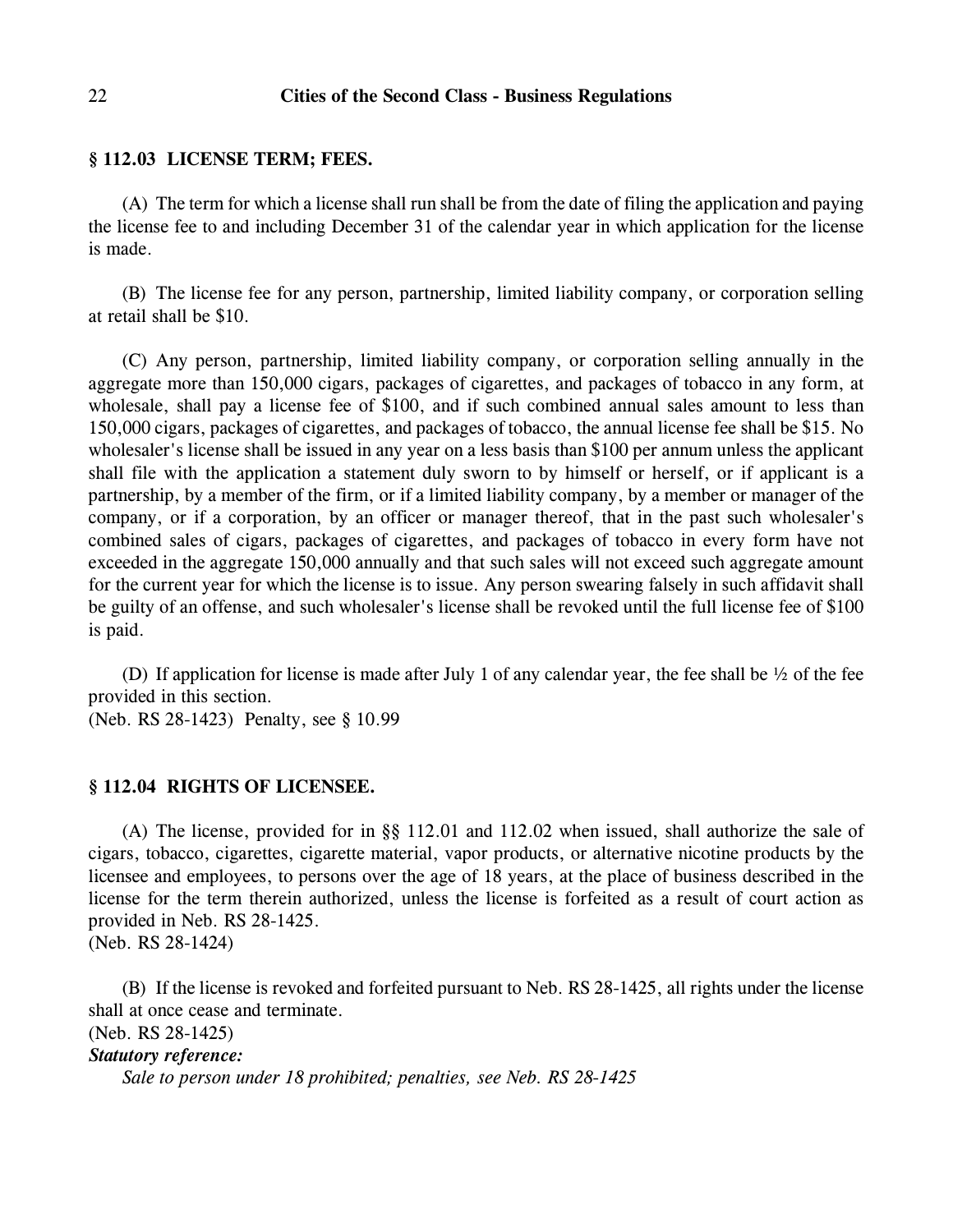# **§ 112.05 DISPOSITION OF FEES.**

All money collected as license fees under the provisions of this chapter shall be paid over by the City Clerk to the treasurer of the school fund for the city. (Neb. RS 28-1426)

# **§ 112.06 TRANSFER OF LICENSE.**

In case of the sale of a business where the owner has a license hereunder, the City Clerk may authorize such license to be transferred to the purchaser. In case of a change of location by any licensee hereunder, the City Clerk may transfer such license to the new location. (Neb. RS 28-1428)

# **§ 112.07 REISSUANCE OF REVOKED AND FORFEITED LICENSE.**

In the event that the license of a licensee hereunder shall be revoked and forfeited as provided in Neb. RS 28-1425, no new license shall be issued to such licensee until the expiration of 1 year from the date of such revocation and forfeiture. (Neb. RS 28-1429)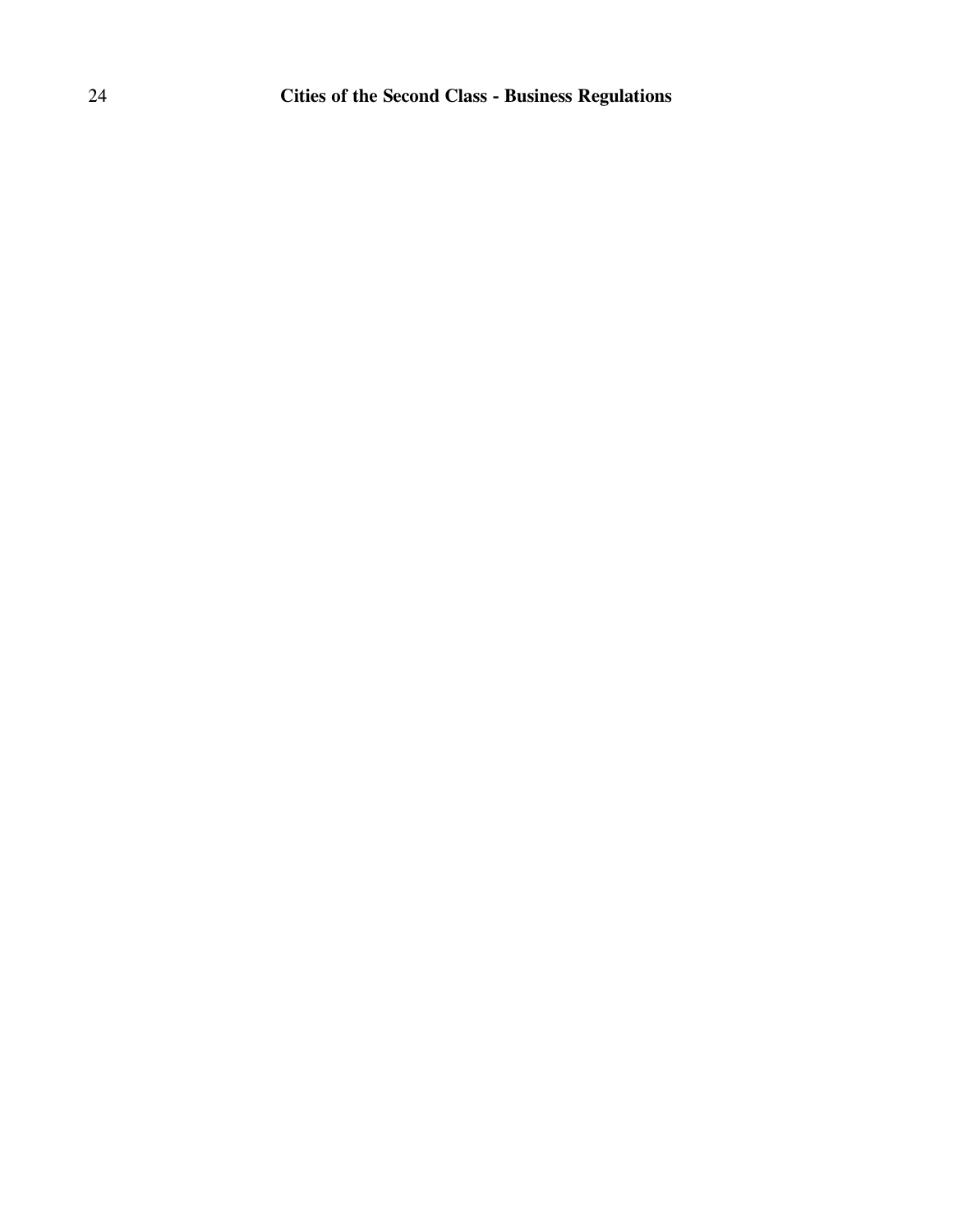# **CHAPTER 113: SALES AND ADVERTISING**

### Section

# *Peddlers and Solicitors*

- 113.01 Definitions
- 113.02 License required
- 113.03 Application procedure
- 113.04 Standards for issuance
- 113.05 Revocation procedure
- 113.06 Standards for revocation
- 113.07 Appeal procedure
- 113.08 Exhibition of identification
- 113.09 Policy on soliciting
- 113.10 Notice regulating soliciting
- 113.11 Posted notice; solicitors to comply
- 113.12 Prohibited solicitation

# *PEDDLERS AND SOLICITORS*

## **§ 113.01 DEFINITIONS.**

For the purpose of this chapter the following definitions shall apply unless the context clearly indicates or requires a different meaning.

*BUSINESS.* The business carried on by any person who is an itinerant merchant, peddler, or solicitor as defined in this section.

*GOODS.* Merchandise of any description whatsoever, and includes, but is not restricted to, wares and foodstuffs.

*ITINERANT MERCHANT.* Any person, whether as owner, agent, or consignee, who engages in a temporary business of selling goods within the city and who, in the furtherance of such business, uses any building, structure, vehicle, or any place within the city.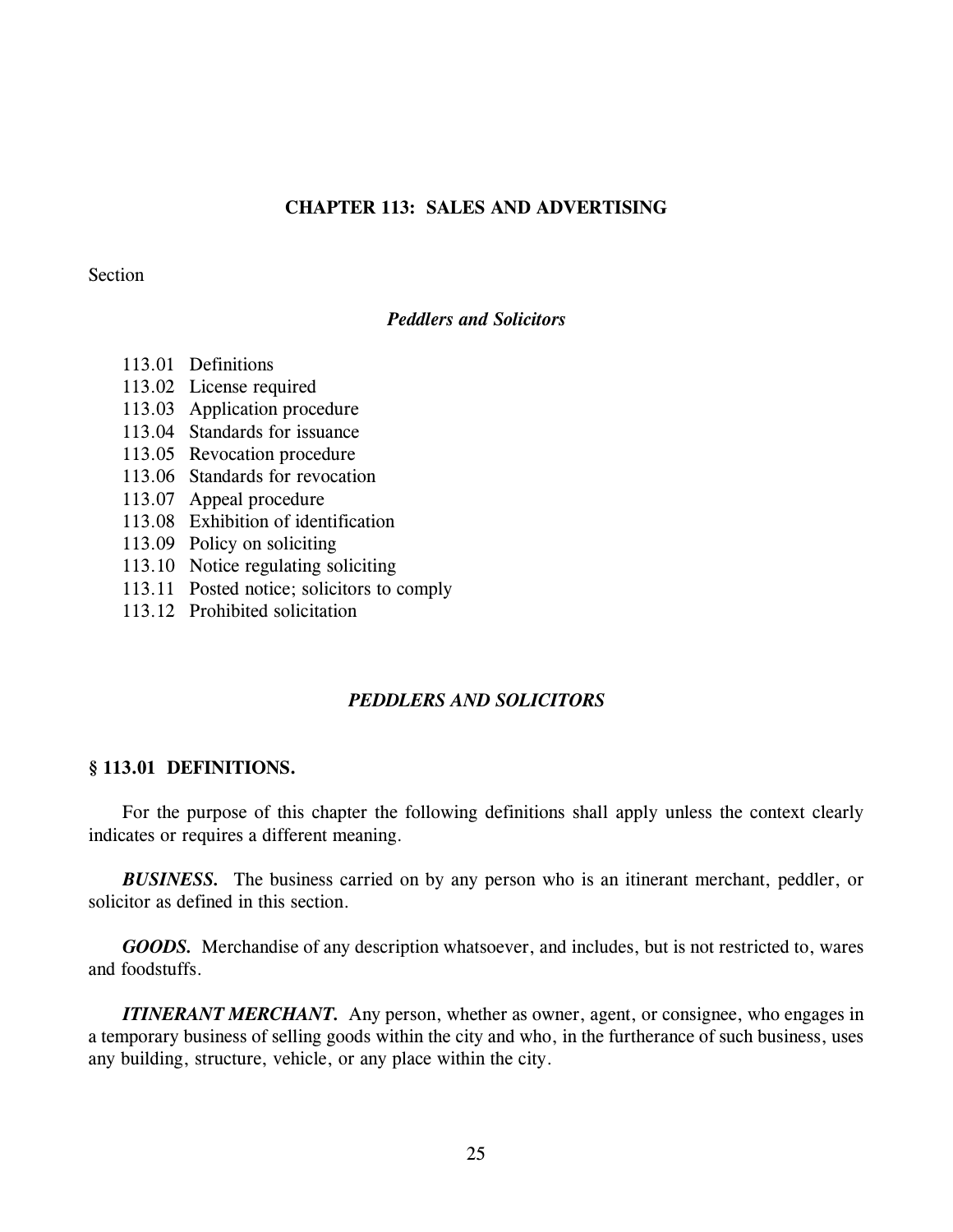*PEDDLER.* Any person, not an itinerant merchant, who:

(1) Travels from place to place by any means carrying goods for sale, or making sales, or making deliveries; or

(2) Without traveling from place to place, sells or offers goods for sale from any public place within the city.

**SOLICITOR.** Any person who travels by any means from place to place, taking or attempting to take orders for sale of goods to be delivered in the future or for services to be performed in the future. A person who is a solicitor is not a peddler.

# **§ 113.02 LICENSE REQUIRED.**

(A) Any person who is an itinerant merchant, peddler, or solicitor shall obtain a license before engaging in such activity within the city.

(B) The fee for the license required by this chapter shall be as set from time to time by the city.

(C) No license issued under this chapter shall be transferable.

(D) All licenses issued under this chapter shall expire 90 days after the date of issuance thereof. Penalty, see § 10.99

## **§ 113.03 APPLICATION PROCEDURE.**

(A) All applicants for licenses required by this chapter shall file an application with the City Clerk. This application shall be signed by the applicant if an individual, or by all partners if a partnership, or by the president if a corporation. The applicant may be requested to provide information concerning the following items:

(1) The name and address of the applicant;

(2) (a) The name of the individual having management authority or supervision of the applicant's business during the time that it is proposed to be carried on in the city;

- (b) The local address of such individual;
- (c) The permanent address of such individual;
- (d) The capacity in which such individual will act;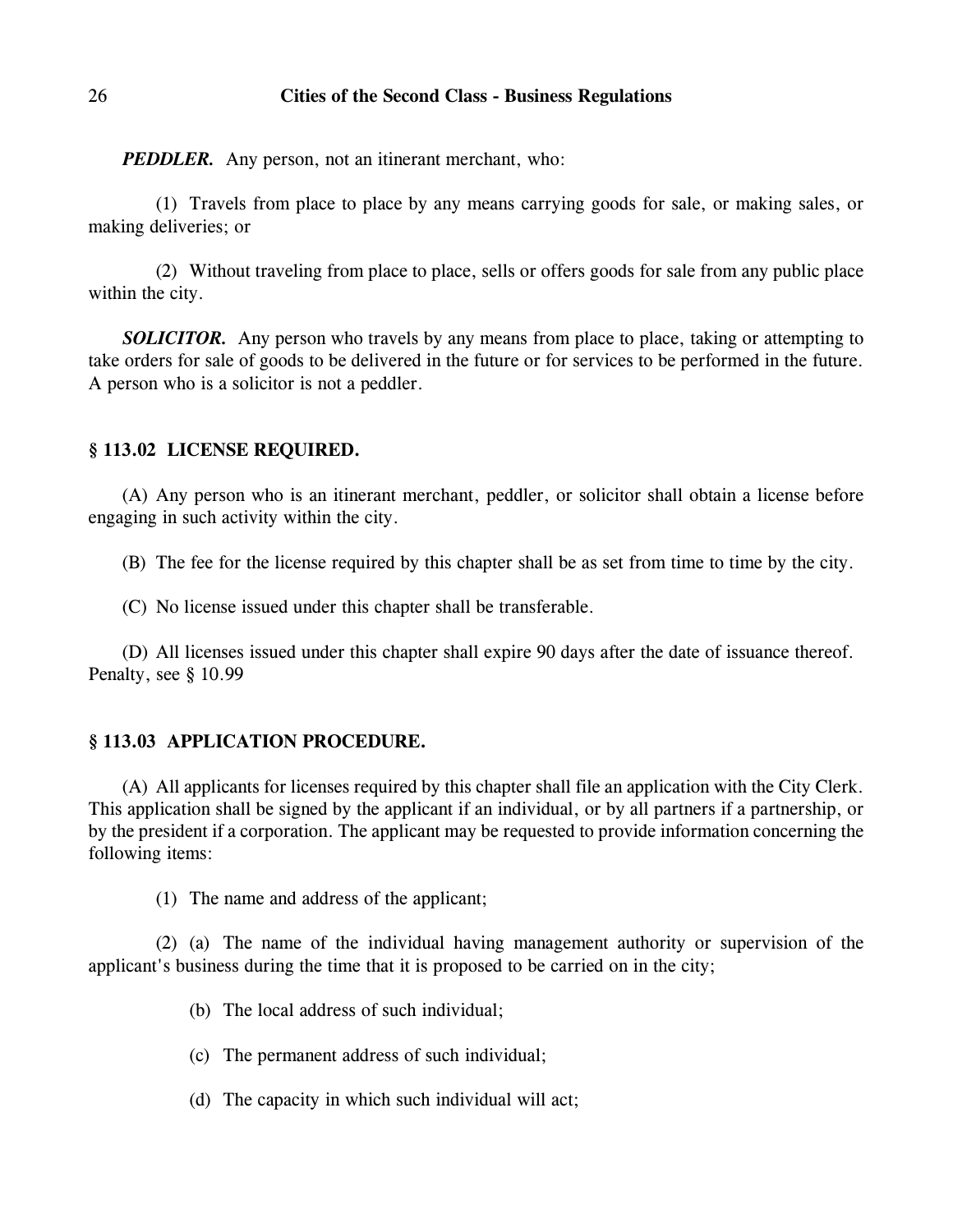(3) The name and address of the person, if any, for whose purpose the business will be carried on, and, if a corporation, the state of incorporation;

(4) The time period or periods during which it is proposed to carry on applicant's business;

(5) (a) The nature, character, and quality of the goods or services to be offered for sale or delivered;

(b) If goods, their invoice value and whether they are to be sold by sample as well as from stock;

(c) If goods, where and by whom such goods are manufactured or grown, and where such goods are at the time of application;

(6) The nature of the advertising proposed to be done for the business;

(7) Whether or not the applicant, or the individual identified in division  $(A)(2)(a)$  above, or the person identified in division (A)(3) has been convicted of any crime or misdemeanor and, if so, the nature of each offense and the penalty assessed for each offense.

(B) Applicants for peddler or solicitor licenses may be required to provide further information concerning the following items, in addition to that requested under division (A) above:

(1) A description of the applicant;

(2) A description of any vehicle proposed to be used in the business, including its registration number, if any.

(C) All applicants for licenses required by this chapter shall attach to their application, if required by the city, credentials from the person, if any, for which the applicant proposes to do business, authorizing the applicant to act as such representative.

(D) Applicants who propose to handle foodstuffs shall also attach to their application, in addition to any attachments required under division (C), a statement from a licensed physician, dated not more than 10 days prior to the date of application, certifying the applicant to be free of contagious or communicable disease.

Penalty, see § 10.99

# **§ 113.04 STANDARDS FOR ISSUANCE.**

(A) Upon receipt of an application, an investigation of the applicant's business reputation and moral character shall be made.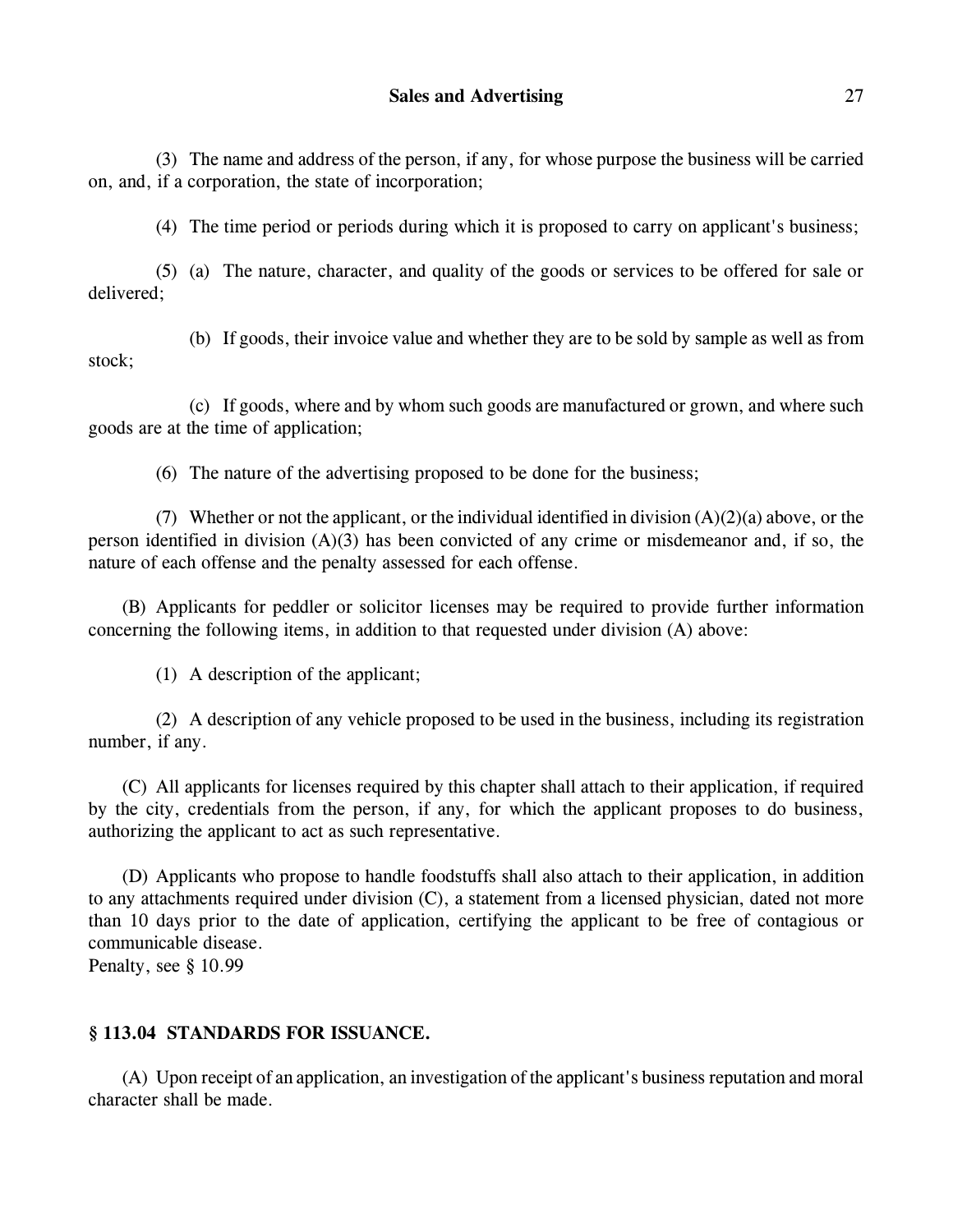(B) The application shall be approved unless such investigation discloses tangible evidence that the conduct of the applicant's business would pose a substantial threat to the public health, safety, morals, or general welfare. In particular, tangible evidence that the applicant:

(1) Has been convicted of a crime of moral turpitude; or

(2) Has made willful misstatements in the application; or

(3) Has committed prior violations of ordinances pertaining to itinerant merchants, peddlers, solicitors, and the like; or

(4) Has committed prior fraudulent acts; or

(5) Has a record of continual breaches of solicited contracts;

will constitute valid reasons for disapproval of an application.

# **§ 113.05 REVOCATION PROCEDURE.**

Any license or permit granted under this chapter may be revoked by the City Clerk after notice and hearing, pursuant to the standards in § 113.06. Notice of hearing for revocation shall be given in writing, setting forth specifically the grounds of the complaint and the time and place of the hearing. Such notice shall be mailed to the licensee at his last known address, at least 10 days prior to the date set for the hearing.

# **§ 113.06 STANDARDS FOR REVOCATION.**

A license granted under this chapter may be revoked for any of the following reasons:

(A) Any fraud or misrepresentation contained in the license application; or

(B) Any fraud, misrepresentation, or false statement made in connection with the business being conducted under the license; or

(C) Any violation of this chapter; or

(D) Conviction of the licensee of any felony, or conviction of the licensee of any misdemeanor involving moral turpitude; or

(E) Conducting the business licensed in an unlawful manner or in such a way as to constitute a menace to the health, safety, morals, or general welfare of the public.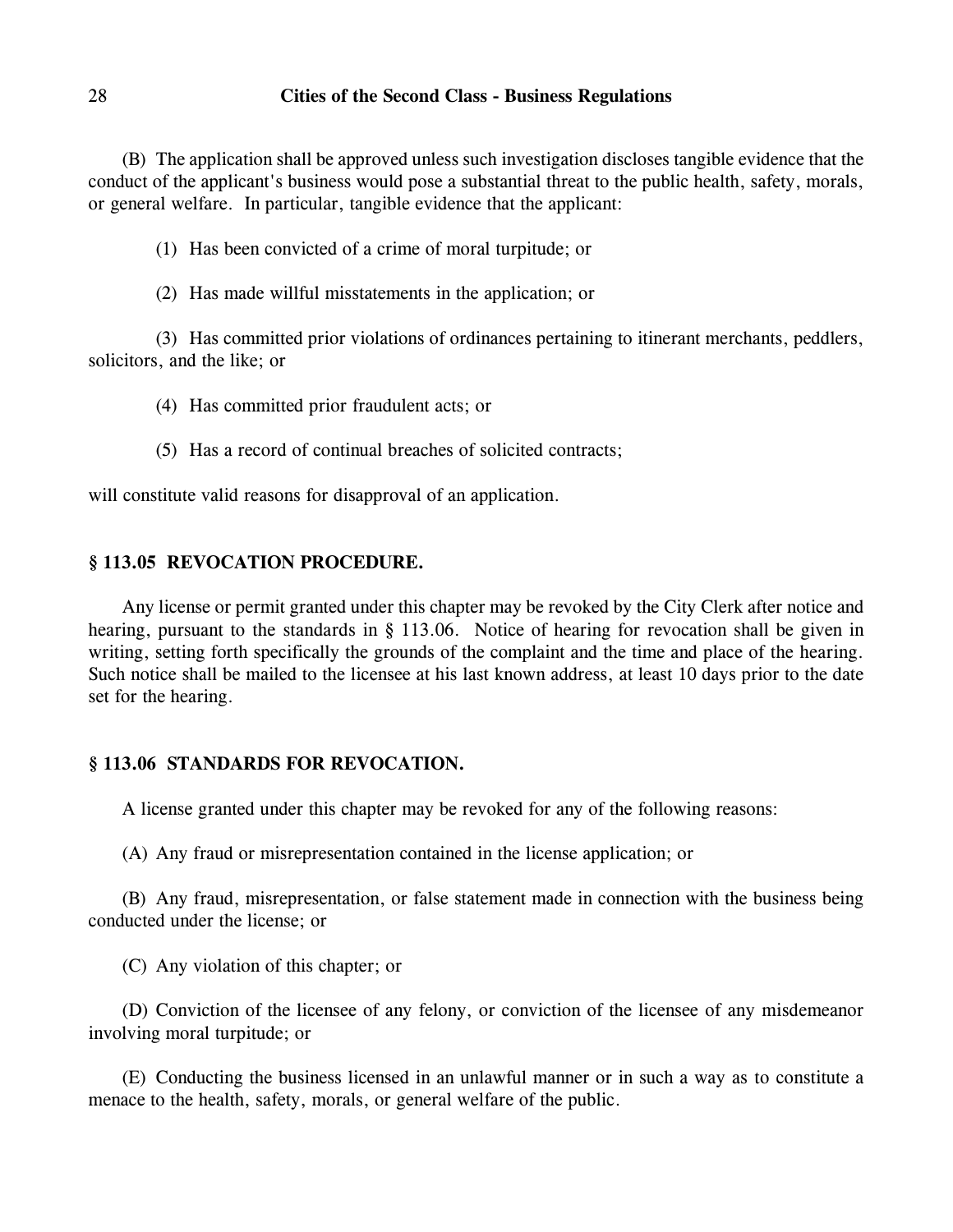## **§ 113.07 APPEAL PROCEDURE.**

(A) Any person aggrieved by a decision under §§ 113.04 or 113.06 shall have the right to appeal to the City Council. The appeal shall be taken by filing with the City Council, within 14 days after notice of the decision has been mailed to such person's last known address, a written statement setting forth the grounds for appeal. The City Council shall set the time and place for a hearing, and notice for such hearing shall be given to such person in the same manner as provided in § 113.05.

(B) The order of the City Council after the hearing shall be final.

# **§ 113.08 EXHIBITION OF IDENTIFICATION.**

(A) Any license issued to an itinerant merchant under this chapter shall be posted conspicuously in or at the place named therein. In the event more than 1 place within the city shall be used to conduct the business licensed, separate licenses shall be issued for each place.

(B) The City Clerk shall issue a license to each peddler or solicitor licensed under this chapter. The license shall contain the words "Licensed Peddler" or "Licensed Solicitor," the expiration date of the license, and the number of the license. The license shall be kept with the licensee during such time as he is engaged in the business licensed.

Penalty, see § 10.99

# **§ 113.09 POLICY ON SOLICITING.**

It is hereby declared to be the policy of the city that the occupants of the residences in the city shall make the determination of whether solicitors shall be, or shall not be, invited to their respective residences.

#### **§ 113.10 NOTICE REGULATING SOLICITING.**

(A) Notice of the refusal of invitation to solicitors, to any residence, shall be given on a weatherproof card, approximately 3 inches by 4 inches in size, exhibited upon or near the main entrance door to the residence, indicating the determination by the occupant, containing the applicable words, as follows:

### "NO SOLICITORS INVITED"

(B) The letters shall be at least 1/3-inch in height.

(C) The card so exhibited shall constitute sufficient notice to any solicitor of the determination by the occupant of the residence of the information contained thereon.